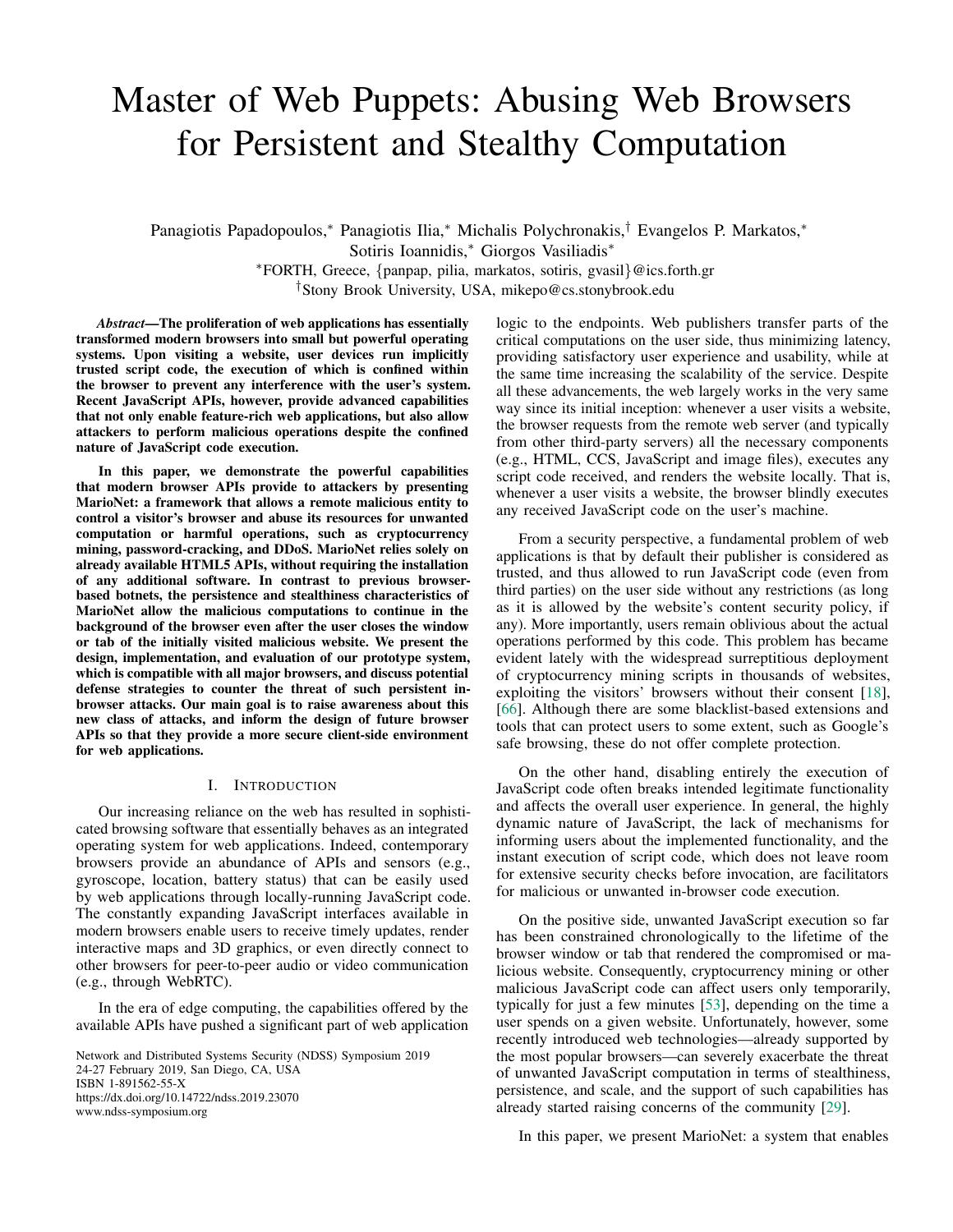a remote attacker to control users' browsers and hijack device resources. Upon visiting a website that employs MarioNet, the user's browser joins a centrally orchestrated swarm that exploits user machines for unwanted computation, and launching a wide variety of distributed network attacks. By leveraging the technologies offered by HTML5, MarioNet goes beyond existing approaches and demonstrates how malicious publishers can launch *persistent* and *stealthy* attacks. This is possible by allowing malicious actors to continue having control of the victim's browser *even after the user browses away* from a malicious or infected website, and by bypassing most of the existing in-browser detection mechanisms.

MarioNet consists of two main parts: (a) an in-browser component, and (b) a remote command and control system. Although MarioNet enables the attacker to perform attacks similar to those carried out by typical botnets [\[32\]](#page-14-3), there are some fundamental differences. First and foremost, MarioNet does not exploit *any* implementation flaw on the victim's system and does not require the installation of *any* software. In contrast, MarioNet, leverages the provided capabilities of JavaScript and relies on some already available HTML5 APIs. Consequently, MarioNet is compatible with the vast majority of both desktop and mobile browsers. In contrast to previous approaches for browser hijacking (e.g., Puppetnets [\[4\]](#page-13-1)), a key feature of MarioNet is that it remains operational even after the user browses away from the malicious webpage.

In particular, our system fulfills three important objectives: (i) isolation from the visited website, allowing fine-grained control of the utilized resources; (ii) persistence, by continuing its operation uninterruptedly on the background even after closing the parent tab; and (iii) evasiveness, avoiding detection by browser extensions that try to monitor the webpage's activity or outgoing communication. Besides malicious computation some of the attacks the infected browsers can perform include DDoS, darknet creation, and malicious file hosting and sharing.

Overall, in this paper, we make the following contributions:

- 1) Present *MarioNet*: a novel multi-attack framework to allow persistent and stealthy bot operation through web browsers. MarioNet is based on an in-browser execution environment that provides isolated execution, totally independent from any open browsing session (i.e., browser tab). Therefore, it is able to withstand any tab crashes and shutdowns, significantly increasing the attacker's firepower by more than an order of magnitude.
- 2) Demonstrate and assess the feasibility of our approach with a proof of concept implementation of MarioNet for the most common web browsers (i.e., Chrome, Firefox, Opera, and Safari). To measure its effectiveness, we thoroughly evaluate MarioNet for various attack scenarios.
- 3) Discuss in detail various defense mechanisms that can be applied as countermeasures against MarioNet-like attacks.

The main goal of this work is to raise awareness about the powerful capabilities that modern browser APIs provide to attackers, so that a more secure client-side environment can be provided for web applications in the future.

# II. BACKGROUND

<span id="page-1-1"></span>In this section, we discuss several features that have been recently introduced as part of HTML5 and influence our design. We also discuss the capabilities of web browser extensions, especially with regards to these HTML5 features, and finally, for each feature, we analyze its security aspects, access policies, permissions, and threat vectors that may open.

# *A. HTML5 features*

*1) Web Workers:* Browsers typically have one thread that is shared for both the execution of JavaScript and for page rendering processing. As a result, page updates are *blocked* while the JavaScript interpreter executes code, and vice versa. In such cases browsers typically ask the user whether to kill the unresponsive page or wait until the execution of such longrunning scripts is over. HTML5 solves this limitation with the Web Workers API [\[46\]](#page-14-4), which enables web applications to spawn background workers for executing processing-intensive code in separate threads from the browser window's UI thread.

Since web workers run as separate threads, isolated from the page's window, they do not have access to the Dynamic Object Model (DOM) of the webpage, global variables, and the parent object variables and functions. More specifically, neither the web worker can access its parent object, nor the parent object can access the web worker. Instead, web workers communicate with each other and with their parent object via message passing. Web workers continue to listen for messages until the parent object terminates them, or until the user navigates away from the main webpage. Furthermore, there are two types of web workers: dedicated and shared workers. Dedicated web workers are alive as long as the parent webpage is alive, while shared web workers can communicate with multiple webpages, and they cease to exist only when all the connections to these webpages are closed.

Typically, web workers are suitable for tasks that require computationally intensive processing in an asynchronous and parallel fashion, such as parsing large volumes of data and performing computations on arrays, processing images and video, data compression, encryption etc. Indeed, during the recent outbreak of web-based cryptocurrency mining, we have observed that typically these scripts utilize web workers for mining, and that they deploy multiple such workers to utilize all available CPU cores of the user's system.

<span id="page-1-0"></span>*2) Service Workers:* Service workers are non-blocking (i.e., fully asynchronous) modules that reside in the user's browser, in between of the webpage and the publisher's web server. Unlike web workers, a service worker, once registered and activated, can live and run in the background, *without* requiring the user to continue browsing through the publisher's website—service workers run in a separate thread and their lifecycle is completely independent from the parent page's lifecycle. The characteristics of service workers enable the provision of functionality that cannot be implemented using web workers, such as push notifications and background syncing with the publisher. Furthermore, another core feature of service workers is their ability to intercept and handle network requests, including programmatically managing the caching of responses. This allows developers to use service workers as programmable network proxies, thus enriching the offline user experience by controlling how network requests from a webpage are handled.

A service worker can be registered only over HTTPS via the serviceWorkerContainer.register() function,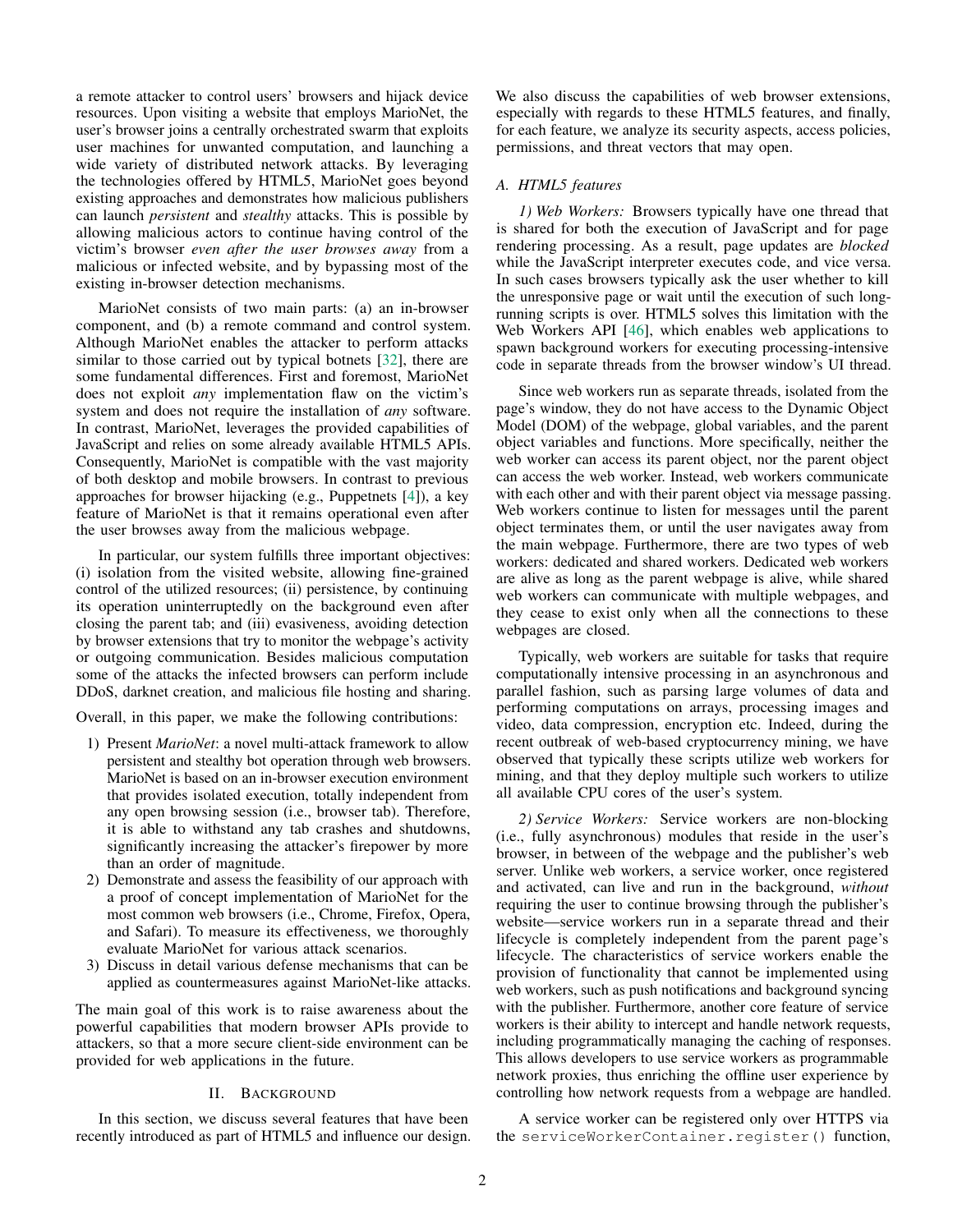which takes as argument the URL of the remote JavaScript file that contains the worker's script. This URL is passed to the internal browser's engine and is fetched from there. For security purposes, this JavaScript file can be fetched only from the first-party domain (i.e., cannot be hosted in a CDN or other third-party servers). Also, no iframe or third-party script can register its own service worker. Importantly, no browser extension or any in-browser entity can have access either in the browser's C++ implementation that handles the retrieval and registration of the service worker or in the first-party domain.

When the user browses away from a website, the service worker of that website is typically paused by the browser; it is then restarted and reactivated once the parent domain is visited again. However, it is possible for the publisher of a website to keep its service worker alive by implementing periodic synchronization. It should be noted though that the registration of a service worker is entirely non transparent to the user, as the website *does not* require the user's permission to register and maintain a service worker. Furthermore, similarly to web workers, service workers cannot access the DOM directly. Instead, they communicate with their parent webpages by responding to messages sent via the postMessage interface.

*3) WebRTC:* Popular web-based communication applications (such as Web Skype, Google Meet, Google Hangouts, Amazon Chime, Facebook Messenger) nowadays are based on Web Real-Time Communication (WebRTC) API [\[23\]](#page-13-2), which enables the establishment of peer-to-peer connections between browsers. The WebRTC technology enables browsers to perform real-time audio and video communication and exchange data between peers, without the need of any intermediary.

As in every peer-to-peer protocol, a challenge of WebRTC is to locate and establish bidirectional network connections with remote peers residing behind a NAT. To address this, WebRTC uses STUN (Session Traversal Utilities for NAT) and TURN (Traversal Using Relays around NAT) servers for resolving the network address of the remote peer and reliably establishing a connection. There are several such servers publicly available [\[21\]](#page-13-3), maintained either by organizations (e.g., Universities) or companies (e.g., Google).

<span id="page-2-1"></span>*4) Cross-Origin Resource Sharing:* Before HTML5, sending AJAX requests to external domains was impossible due to the restrictions imposed by the same-origin policy, which restricts scripts running as part of a page in accessing only the DOM and resources of the same domain. This means that a web application using AJAX APIs (i.e., XMLHttpRequest and the Fetch API) can only request resources from the same domain it was loaded.

However, the Cross-Origin Resource Sharing (CORS) [\[43\]](#page-14-5) capabilities introduced in HTML5, allow scripts to make crossorigin AJAX requests to other domains. To enable this feature, CORS uses extra HTTP headers to permit a user agent to access selected resources from a server on a different domain (origin) than the parent sits. Additionally, for HTTP request methods that can cause side-effects on server-side data (in particular, for HTTP methods other than GET, or for POST usage with certain MIME types), the specification mandates browsers to "preflight" the request, soliciting supported methods from the server with an HTTP OPTIONS request method, to determine whether the actual request is safe to send.

# <span id="page-2-0"></span>*B. Web Extensions*

The current design of modern browsers' extensions allows two types of JavaScript scripts within a browser extension: (a) content scripts and (b) background scripts. Content scripts run in the context of the websites visited by the user, thus they can read and modify the content of these websites using the standard DOM API, similarly to the websites' scripts (i.e., those JavaScript scripts that were included in the website by the publisher). Furthermore, content scripts can access directly a small subset of the WebExtension JavaScript APIs.

On the other hand, background scripts run as long as the browser is open (and the extension is enabled), and typically implement functionalities independent from the lifetime of any particular website or browser window, and maintain a longterm state. These background scripts cannot access directly the content of the websites visited by the user. However, background scripts can access all the WebExtension JavaScript APIs (or chrome.\* APIs for Google Chrome), if the user's permission is granted during the installation of the extension.

Indicatively, the large set of WebExtension JavaScript APIs contains the bookmarks, cookies, history and storage APIs, which allow access on various types of user data, the tabs and windows APIs, browserSettings and the webRequest API among many others. However, even though content scripts cannot access all WebExtension APIs directly, and background scripts cannot access the content of the visited website, this can be achieved indirectly since the content and background scripts of an extension can communicate with each other.

In addition to the above mentioned APIs, Google Chrome also supports some HTML5 and other emerging APIs for its extensions (e.g., application cache, local storage, geolocation, canvas, notifications, etc.). However, it is important with regards to this work to emphasize that *none of the browsers allow extensions to use HTML5 APIs* such as the Service Workers API or the Push API. Consequently, browser extensions cannot interact with possible deployed service workers in any way (e.g., modify their code, monitor their outgoing traffic, etc.).

## *C. Security Analysis*

Table [I](#page-3-0) summarizes the characteristics of various APIs of interest. We categorize them along four axes related to the efficiency of a distributed botnet: (i) the execution model (i.e., whether it can run in parallel to the main webpage or in the background), (ii) if direct network access is possible, (iii) the ability to use persistent storage, and (iv) the ability to access the DOM of the webpage.

JavaScript code (running either as part of the webpage, or in a web worker or service worker) has access to persistent storage (e.g., using WebStorage), as well as the ability to communicate with other servers or peers (e.g., using XHR requests, WebSockets, or WebRTC). However, local JavaScript code embedded in the webpage also has direct access to the page's DOM and therefore, the ability to access or manipulate any element of the webpage, as well as any network request or response that is sent or received. Page-resident JavaScript code cannot be detached from the webpage, neither run without blocking the rendering process. This results to a major limitation (for the purposes of malicious scripts), as longrunning operations would affect the user experience. Also,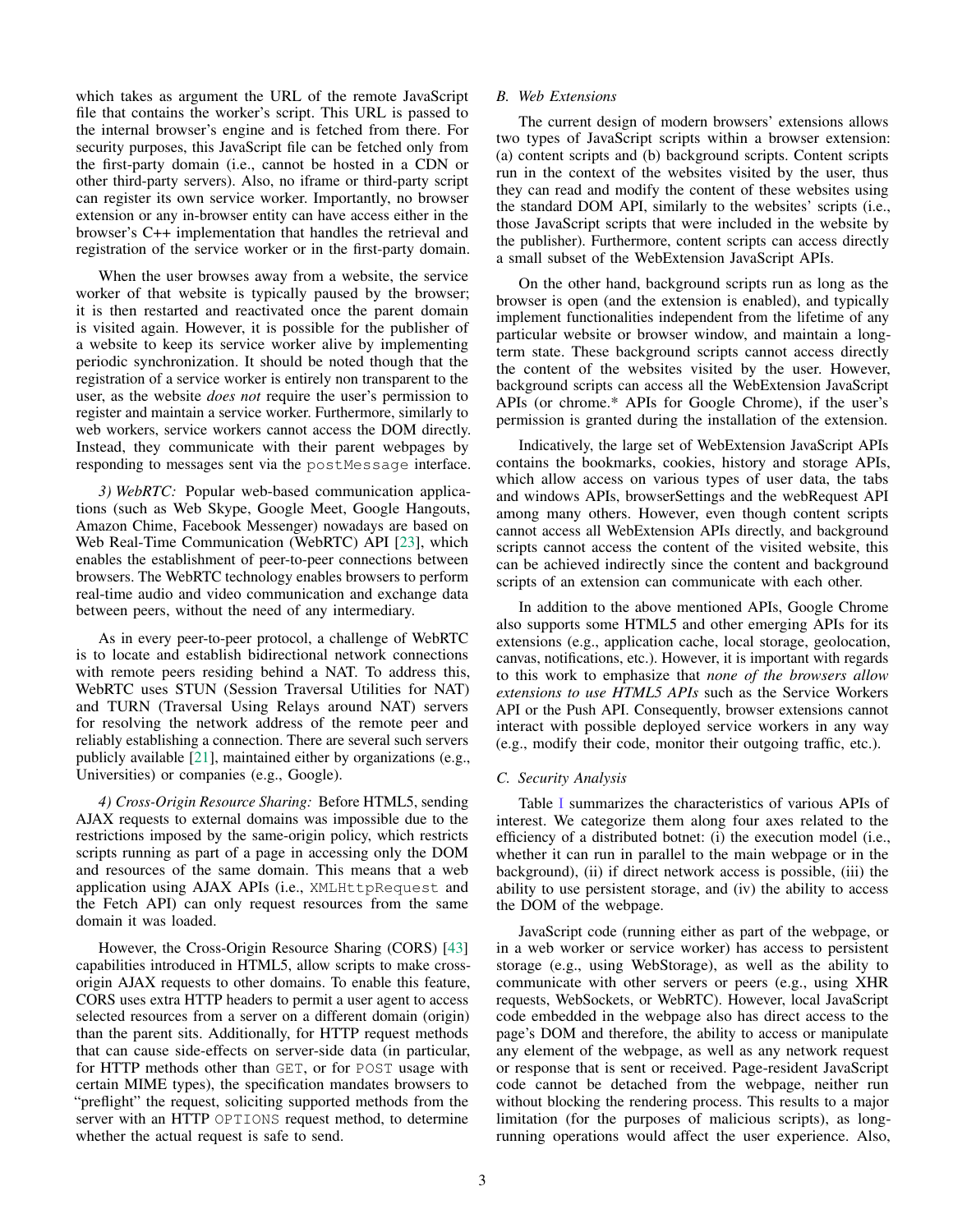TABLE I: Analysis of HTML5 JavaScript execution methods.

<span id="page-3-0"></span>

| <b>Feature</b>                | Concurrent<br><b>Execution</b> | <b>Background</b><br><b>Execution</b> | Webpage<br><b>Detached</b> | Intercept<br><b>HTTP Requests</b> | Persistent DOM<br><b>Storage</b> | <b>Access</b> | <b>Network</b><br><b>Access</b> |
|-------------------------------|--------------------------------|---------------------------------------|----------------------------|-----------------------------------|----------------------------------|---------------|---------------------------------|
| <b>Local JavaScript code</b>  |                                |                                       |                            |                                   |                                  |               |                                 |
| <b>Web Worker (Shared)</b>    |                                |                                       |                            |                                   |                                  |               |                                 |
| <b>Web Worker (Dedicated)</b> |                                |                                       |                            |                                   |                                  |               |                                 |
| <b>Service Worker</b>         |                                |                                       |                            |                                   |                                  |               |                                 |

a suspicious code snippet could be detected easily by browser extensions, since it needs to be embedded in the main website, and extensions' JavaScript code can access, inspect and in general, interfere with the content of the visited website.

Web workers, on the other hand, can perform resourceintensive operations without affecting the user's browsing experience, as they run in separate threads. This allows utilizing all different available CPU cores of the user's machine, by spawning a sufficient number of web workers. Service workers behave in a similar fashion, but have the important advantage of being completely detached from the main webpage, running in the background even after the user has navigated away. Moreover, service workers can intercept the HTTP requests sent by the webpage to the back-end web server. Importantly, since service workers are completely detached from the page's window, extensions cannot monitor or interfere with them.

Finally, using the CORS capabilities of HTML5, it is possible to send multiple GET or POST requests to third-party websites. However, the Access-Control-Allow-Origin: \* header has to be set by the server, in order for the request to be able to fetch any content. Besides sending HTTP requests, WebRTC allows the peer-to-peer transfer of arbitrary data, audio, or video—or any combination thereof. This feature can open the window for malicious actions such as illegal hosting and delivery of files, and anonymous communication through a network of compromised browsers, as we showcase later on.

#### III. THREAT MODEL AND OBJECTIVES

<span id="page-3-3"></span>The motivation behind this work is to design a system capable of turning users' browsers into a multi-purpose "marionette" controlled by a malicious remote entity. Our goal is to leverage *solely* existing HTML5 features in order to highlight the lack of adequate security controls in modern browsers that would have prevented the abuse of these advanced features.

# <span id="page-3-2"></span>*A. Threat Model*

We assume a website that delivers malicious content to execute unwanted or malicious *background* operations in visitors' browsers. Once the website is rendered, this malicious content is loaded in a service worker that is capable of continuing its operation even *after the victim browses away from the website*.

Websites can deliver such malicious or unwanted content *intentionally*, to gain profit directly (e.g., by attracting visitors and thus advertisers), or indirectly, by infecting as many user browsers as possible to carry out distributed (malicious) computations or mount large-scale attacks. The websites in this category can range from typically malicious ones, to websites of shady reputation, and even to trustworthy and reputable websites that aim to increase their revenue without actually intending to conduct any illegal activities or harm the user.

There are also several cases where a website can end up hosting such malicious content *unintentionally*. Those cases include: (i) the website registers a benign service worker that includes untrusted dynamic third-party scripts [\[35\]](#page-14-6), which in turn possibly load malicious code; (ii) the website includes thirdparty libraries, $\frac{1}{2}$  $\frac{1}{2}$  $\frac{1}{2}$  one of which can turn rogue or be compromised, and then divert the user to a new tab (e.g., using popunders [\[22\]](#page-13-4) or clickjacking [\[64\]](#page-14-7)) where it can register its own service worker bound to a *third-party* domain; (iii) the website is compromised and attackers plant their malicious JavaScript code directly into the page, thus registering their malicious service worker—a scenario that we see quite often in recent years [\[40\]](#page-14-8), [\[36\]](#page-14-9); or (iv) the website includes iframes with dynamic content, which are typically auctioned at real-time [\[57\]](#page-14-10) and loaded with content from third parties.

In the latter case, malicious actors can use a variety of methods (e.g., redirect scripts [\[28\]](#page-14-11), [\[37\]](#page-14-12) or social engineering) to break out of the iframe and open a new tab on the user's browser for registering their own service worker. The important advantage of this latter approach is that the user does not need to re-visit the website for the service worker to be activated. After registration, just an iframe loaded from the malicious third party is enough to trigger the malicious service worker, regardless of the visited first-party website. This relieves the attackers from the burden of maintaining websites with content attractive enough to lure a large number of visitors. Instead, attackers can activate their bots just by running malvertising campaigns, purchasing iframes in ad-auctions [\[67\]](#page-14-13).

To summarize, our threat model considers that such an attack can be launched intentionally by a malicious or "shady" website that includes malicious content, unintentionally, by a hijacked/compromised website or a website that includes a compromised library, and also by third-party dynamic content loaded in iframes (typically used for real-time ad auctions).

# *B. Challenges*

The greatest challenge for systems like MarioNet is to keep the user's device under control for as long as possible. This is a challenging task given that a connection with the server may be possible only for the duration of a website visit; recent studies have estimated the average duration of a typical website visit to be less than one minute [\[53\]](#page-14-1). In addition, there is a plethora

<span id="page-3-1"></span><sup>&</sup>lt;sup>1</sup>Modern websites often include numerous third-party scripts [\[55\]](#page-14-14), [\[14\]](#page-13-5) for analytics or user tracking purposes, aiming to gain insight, improve performance, or collect user data for targeted advertising.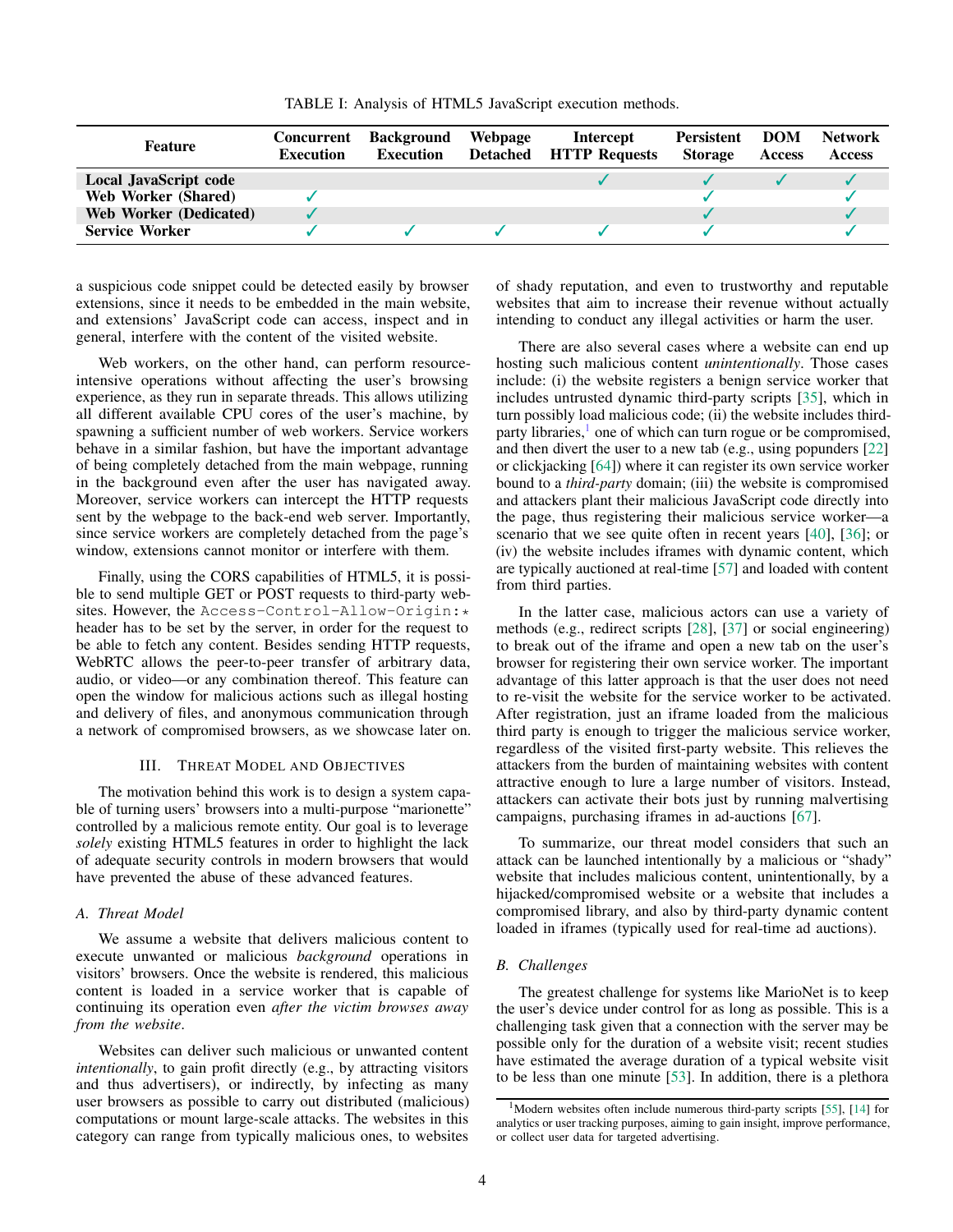<span id="page-4-0"></span>

Fig. 1: High level overview of MarioNet. The in-browser component (Servant), embedded in a Service Worker, gets delivered together with the actual content of a website. After its registration on the user's browser, it establishes a communication channel with its remote command and control server (Pupeteer) to receive tasks.

of sophisticated browser extensions [\[20\]](#page-13-6), [\[39\]](#page-14-15) that monitor the incoming and outgoing traffic of in-browser components. Consequently, another challenge for MarioNet is to evade any such deployed countermeasure installed in the browser. Finally, it is apparent that the malicious or unwanted computation of MarioNet must not impede the normal execution of the browser, and avoid degrading the user experience. Otherwise, the risk of being detected by a vigilant user or at least raising suspicion due to reduced performance is high.

To summarize, in order to overcome the above challenges, a MarioNet-like system should have the following properties:

- 1) *Isolation:* the system's operation must be independent from a browsing session's thread or process. This isolation will allow a malicious actor to perform more heavyweight computation without affecting the main functionality of the browser.
- 2) *Persistence:* the operation must be completely detached from any ephemeral browsing session, so that the browser can remain under the attacker's control for a period longer than a short website visit.
- 3) *Evasiveness:* operations must be performed in a stealthy way in order to remain undetected and keep the browser infected as long as possible.

#### IV. SYSTEM OVERVIEW

<span id="page-4-1"></span>In this section, we describe the design and implementation of *MarioNet*, a multi-purpose web browser abuse infrastructure, and present in detail how we address the challenges outlined earlier. Upon installation, MarioNet allows a malicious actor to abuse computational power from users' systems through their browsers, and perform a variety of unwanted or malicious activities. By maintaining an open connection with the infected browser, the malicious actor can change the abuse model at any time, instructing for instance an unsuspecting user's browser to switch from illicit file hosting to distributed web-based cryptocurrency mining.

Our system, which is OS agnostic, assumes *no* assistance from the user (e.g., there is no need to install any browser extension). On the contrary, it assumes a "hostile" environment with possibly more than one deployed anti-malware browser extensions and anti-mining countermeasures. We also assume that MarioNet targets off-the-shelf web browsers. Hence, the execution environment of MarioNet is the JavaScript engine of the user's web browser. Breaking out of the JIT engine [\[5\]](#page-13-7) is beyond the scope of this paper.

## *A. System components*

Figure [1](#page-4-0) presents an overview of MarioNet, which consists of three main components:

- 1) Distributor: a website under the attacker's control (e.g., through the means discussed in Section  $III-A$ ), which delivers to users the MarioNet's Servant component, along with the regular content of the webpage. It should be noted that the attacker does not need to worry about the time a user will spend on the website. It takes only one visit to invoke MarioNet and run on the background as long as the victim's browser is open.
- 2) Servant: the in-browser component of MarioNet, embedded in a service worker. It gets delivered and planted inside the user's web browser by the Distributor. Upon deployment, the Servant establishes a connection with its Puppeteer through which it sends heartbeats and receives the script of malicious tasks it has to perform. The Servant runs in a separate process and thereby it continues its operation uninterruptedly even after its parent tab closes.
- 3) Puppeteer: the remote command and control component. This component sends tasks to the Servant to be executed,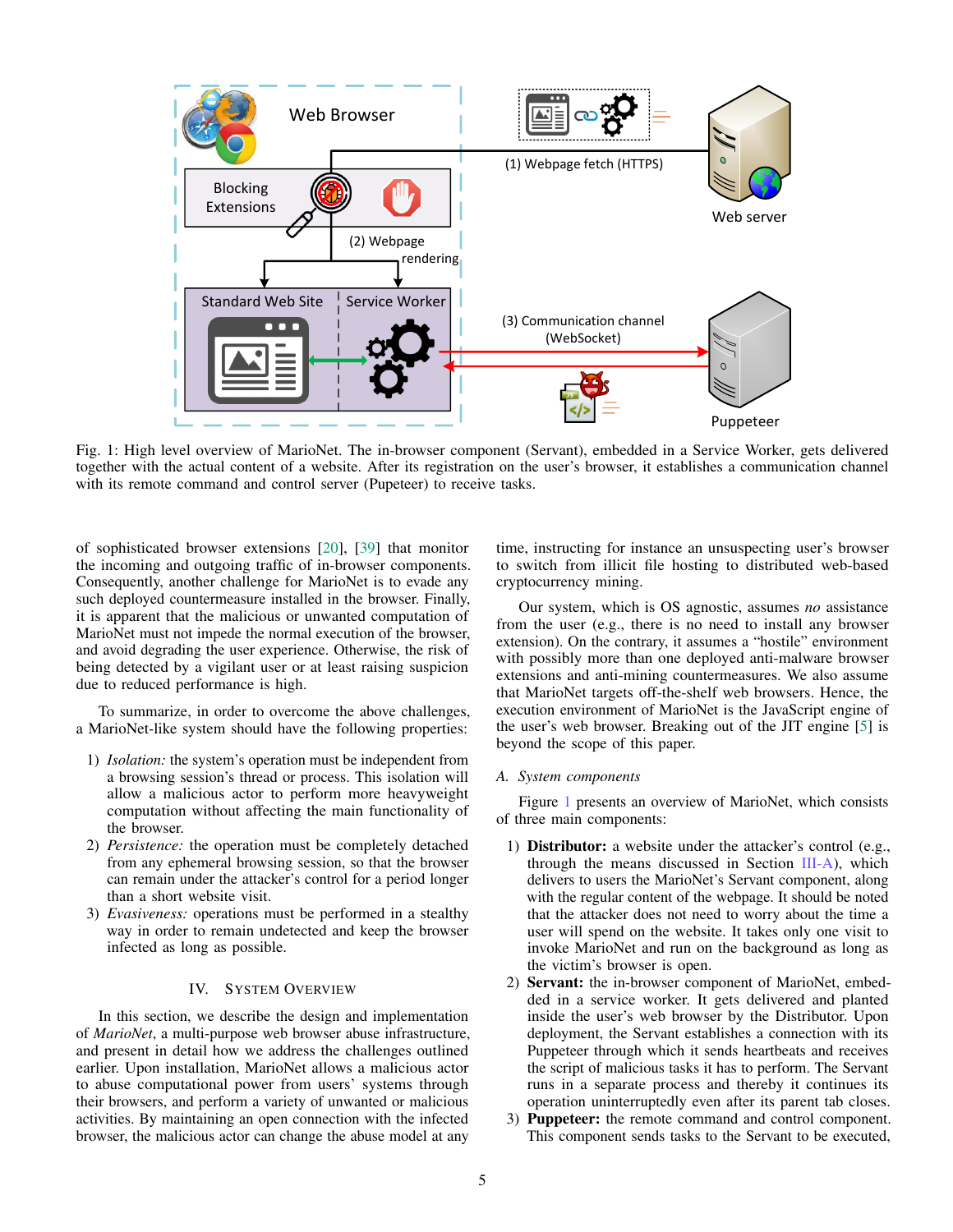and orchestrates the performed malicious operations. The Puppeteer is responsible for controlling the intensity of resources utilization (CPU, memory, etc.) on the user side, by tuning the computation rate of the planted Servant.

As illustrated in Figure [1,](#page-4-0) MarioNet is deployed in three main steps: First, (step 1) the user visits the website (i.e., the Distributor) to get content that they are interested in. The Distributor delivers the JavaScript code of the Servant along with the rest of the webpage's resources. During the phase webpage rendering (step 2), the Servant is deployed in the user's browser. As part of its initialization, the Servant establishes a communication channel with its remote command and control server (Pupeteer) and requests the initial set of tasks (step 3). The Pupeteer, which is maintained by the attacker, responds with the malicious script (e.g., DDoS, password cracking, cryptocurrency mining) the Servant has to execute.

## *B. Detailed Design*

MarioNet leverages existing features of HTML5 to achieve the objectives presented in Section  $III$ : isolation, persistence, and evasiveness. In-browser attacks that involve computationally heavy workloads require *isolation* in order to avoid interfering with a webpage's core functionality. Previous approaches [\[13\]](#page-13-8), [\[54\]](#page-14-16) rely on web workers to carry out heavy computation in the background (in a separate thread from the user's interface scripts). Although this isolation also prevents the code of the web worker from having access to the DOM of the parent page, it has the benefit of allowing multi-core utilization. As a result, attackers can utilize multiple cores for their malicious computations. However, web workers run in the same browser tab as the website, and consequently, their execution is tightly coupled with the parent tab: whenever the tab closes, the web worker terminates as well. In addition, security-related browser extensions can (i) monitor all traffic and (ii) tamper with the script running in the web worker.

To remedy these shortcomings, MarioNet leverages a different component of HTML5, namely *service workers*. As described in Section  $II-A2$ , service workers are typically used as an in-browser caching proxy, serving the user during offline periods. In contrast to web workers, service workers run in a separate process, completely detached from the parent tab. In addition to service workers, we use the SyncManager interface [\[45\]](#page-14-17) to register background "sync registrations" for the service worker, to keep the Servant always alive. The tab independence and indefinite lifetime properties of the Servant provide MarioNet with *persistence*, allowing attackers to carry out their malicious computation for the entire period that a browser remains open—a major benefit over existing approaches based on web workers, which remain operational only for the duration of a browsing session (open tab).

Another advantage of leveraging service workers is that they conceptually operate between the browser and the remote server. As a consequence, any security monitoring performed by browser extensions cannot monitor the activity and network communication of the service worker, allowing the Servant to operate in a stealthy way. Consequently, the Servant can establish a communication channel with the remote Puppeteer that no browser extension can snoop. In addition, the established communication channel is TLS-encrypted (as required by the service worker API [\[19\]](#page-13-9)), ensuring the integrity and confidentiality of the transmitted data. Consequently the C&C communication channel cannot be inspected by any eavesdropping third party sitting either (i) inside (e.g., browser extension) or (ii) outside (e.g., ISP) of the browser.

The only request that reveals the existence of the service worker is the initial GET request at the time of the user's first website visit, when the service worker gets initially registered. Although during that GET request a monitoring extension can observe the contents of the service worker, it will still not observe any suspicious code—the code that will carry out the malicious tasks is delivered to the Servant only after its first communication with the Puppeteer, and this communication is hidden from browser extensions (as discussed in Section [II-B\)](#page-2-0)

Along with the evasiveness of MarioNet against monitoring and blocking extensions, it is also important to maintain its stealthiness to avoid detection from users themselves. Existing web-based botnet approaches [\[13\]](#page-13-8), [\[54\]](#page-14-16) follow an opportunistic approach, utilizing greedily all available resources on the device during their limited period of activity. When browsers run such a malicious script, the louder noise of the fans, the sudden power drainage, or the sluggish responsiveness of their system, alerts users who are likely to close the associated browser tab, or even report the website to their blocker extension.

In contrast to existing in-browser attacks, MarioNet aims to prolong its presence on a user's device by allowing the attacker to monitor the device's state at real time, and adjust accordingly the resources utilization to minimize the possibility of getting detected. To that end, the Servant monitors the device's current status (e.g., CPU utilization, battery status) and by utilizing HTML5's high-resolution performance timers [\[72\]](#page-14-18), throttles or even pauses the execution of the malicious workload. This allows it to minimize the risk of self-exposure in case there is a CPU capping mechanism in the browser [\[8\]](#page-13-10).

*Persistence across Browser Reboots:* MarioNet runs in the background as long as the browser is open. After that, the victim has to re-visit the malicious domain or render the malicious iframe where the malicious domain resides, in order to reactivate the service worker and allow the Servant to continue its operation. To increase persistence even further, we have developed a technique that allows MarioNet to persist even after the browser has been restarted. This can be achieved by utilizing the Push API [\[44\]](#page-14-19). This feature allows a web server to deliver asynchronous notifications and updates to service workers, in an attempt to provide users with better engagement and timely new content. By abusing this mechanism, MarioNet can enable the Puppeteer to periodically probe its Servants and re-activate them after the browser restarts.

In contrast to the non-transparent to user process of service worker registration, security policies in modern browsers restrict the use of the Push notifications feature only after the user's permission. Of course, some users may get suspicious on that behavior, depending on the website they visit. However, an advanced attacker can convince reluctant users to give their consent for push notifications by advertising enticing offers (e.g., virtual points or participation to contests) or by performing more advanced types of social engineering using custom permission requesting popups. Recent studies have shown that 12% of users give such permissions when they are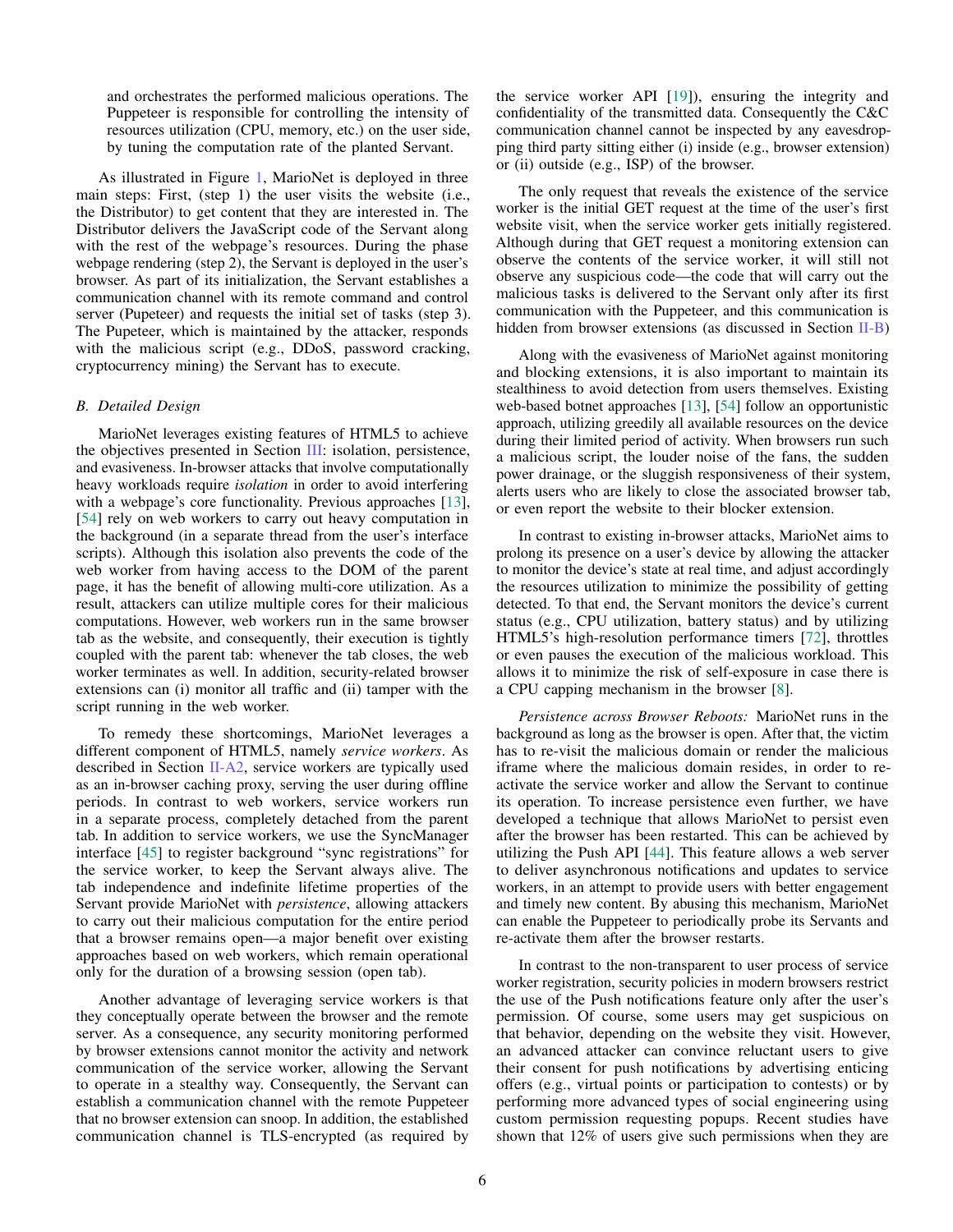<span id="page-6-0"></span>

Fig. 2: Different use cases of MarioNet. After victims get compromised, the attacker can instrument them to perform (a) visits to a selected server or URL, for DDoS attack or fake ad-impressions, (b) requested computations, such as cryptocurrency mining or password cracking, and (c) illegal services, such as illicit file hosting or hidden/anonymized communications.

asked to [\[3\]](#page-13-11), which constitutes a fairly large number of nodes, sufficient for deploying a persistent botnet that is capable to survive browser reboots.

# V. ATTACK VECTORS

Our design, described in Section  $\mathbf{IV}$ , opens the space for a diverse set of attacks in users' web browsers, which can be categorized in three models, as shown in Figure [2.](#page-6-0)

#### <span id="page-6-1"></span>*A. DDoS Attacks*

A simple yet powerful attack that can be launched with the devices the attacker controls is a Distributed Denial-of-Service attack. In MarioNet we implemented a DDoS attack module enabling the Puppeteer to instruct the Servants to connect to a specific Internet host. As a result, the targeted host will get overwhelmed by the large amount of connections and thus become non-responsive to benign users.

A limitation of using a high-level language, such as JavaScript, to initiate a DoS attack is that it does not provide low level networking access. Directly manipulating the network packets to be sent is thus not an option (e.g., force TCP-SYN packets only, or spoof source network address). In addition, it results to much higher latency, due to the extra memory copies and context switches that are caused from the resulting system calls. Instead, JavaScript offers more high-level approaches, such as XMLHttpRequest objects [\[48\]](#page-14-20) or methods provided by cross-platform libraries (e.g., the get(), post(), and  $a$ jax() methods provided by jQuery). These methods can be used to perform HTTP GET and POST requests, either synchronously (i.e., in a blocking fashion, waiting for the connection to be established) or asynchronously. In addition, some methods may return cached responses (e.g., the get() method provided by jQuery).

In order to increase the DDoS fire power of MarioNet, we use the XMLHttpRequest API, which can be used to perform AJAX (asynchronous HTTP) requests, and does not cache any responses. Moreover, it allows to control the request method, and set an arbitrary HTTP body, as well

as some HTTP request headers (e.g., the request content type). One concern though, that we already mentioned in Section [II-A4,](#page-2-1) is that if the target web server does not enable the Access-Control-Allow-Origin: \* header, the request will not fetch any content. Even in that case though, the attack can still succeed, as it does not necessarily rely on forcing the web server to send a response. As long as the requests are sent, the incoming network link is filling up and also the server needs to spend resources to handle the incoming requests.

Apart from HTTP fetching mechanisms, HTML5's Web-Sockets API [\[47\]](#page-14-21) provide additional opportunities. WebSockets can be used to send messages to a WebSocket-enabled server over TCP and receive event-driven responses. Obviously, to mount a DoS attack using WebSockets, the targeted server needs to implement this protocol; this is indeed the case for many popular web sites, as well as for smaller ones, which increasingly adopt the WebSockets protocol. Besides that, as already has been shown in [\[58\]](#page-14-22), malicious JavaScript code may still misuse the handshake by requesting resources even by targeting a non-WebSocket web server. Although the targeted web server may ignore the characteristic WebSocket HTTP headers (as it is not supported), it can still accept WebSocket handshake HTTP requests as normal HTTP requests [\[58\]](#page-14-22). As a result, the web browser will start the WebSocket handshake with the target, while the non-WebSocket web server will process the HTTP request as a valid request. In MarioNet, we use the WebSocket() method to initiate connections with web servers, and then the send() method to send a flood of data to the targeted server.

Using XMLHttpRequest.send(), jQuery's ajax() and WebSocket's send() methods, we can continuously send a flood of messages to a targeted host. Each approach allows MarioNet to connect to any host, by specifying the hostname or IP address and the corresponding port number. By doing so, JavaScript code can misuse the TCP handshake by requesting connections even to non-HTTP or non-WebSocket servers. In those cases, the targeted servers will either receive only the TCP SYN packets (e.g., when the destination port is in a closed, reject, or drop state), or the full HTTP request. Furthermore,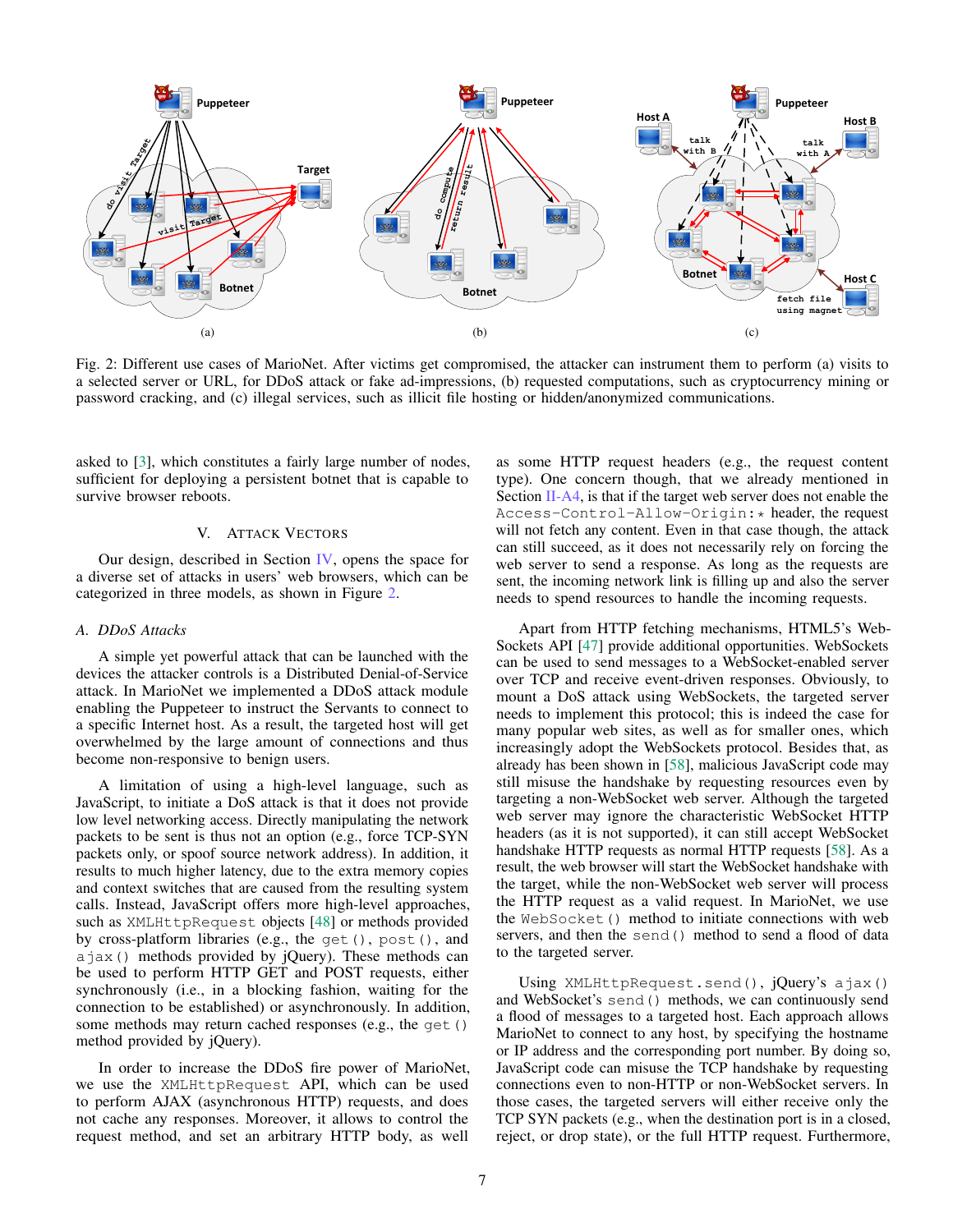the WebSocket API allows to open many different connections, which enables attackers to orchestrate different styles of attacks (e.g., stealthy, low-volume, etc.). For instance, it allows to perform Slowloris-like attacks, by keeping many connections to the target server open as long as possible [\[9\]](#page-13-12).

Of course, MarioNet cannot send messages to any port at the targeted host. To avoid Cross-protocol Scripting [\[69\]](#page-14-23), which allowed the transmission of arbitrary data to any TCP port, modern browsers block by default outgoing messages to a list of reserved ports [\[42\]](#page-14-24). Finally, we note that the resulting network performance of JavaScript is not that high, compared to DoS attack tools that can leverage direct access to OS internals (i.e., memory map techniques between the network interface and the application) and low-level APIs (i.e., raw sockets). However, this is not a serious limitation, as it has been shown that short, low-volume DDoS attacks pose a great security and availability threat to businesses [\[71\]](#page-14-25).

## *B. Cryptocurrency Mining*

The rise of lightweight cryptocurrencies, such as JSEcoin and Monero, together with the features of Web Workers API that have been described in Section  $II$ , have recently enabled the widespread adoption of cryptocurrency mining on the Web. As a result, attackers have started migrating mining algorithms to JavaScript and embed them to regular websites, in the form of web worker tasks. By doing so, the website visitors become mining bots unwittingly every time they access these websites.

However, the short website visiting times make the profitability of the web workers approach questionable [\[65\]](#page-14-26). Instead, MarioNet increases the potential profits of web cryptocurrency mining, due to the background execution it offers, completely detached from the website. As a matter of fact, we have implemented a service worker module that computes hashes of the popular CryptoNight algorithm [\[11\]](#page-13-13). CryptoNight is a proofof-work (PoW) algorithm used in several cryptocurrencies, such as Electroneum (ETN) and Monero (XMR). The service worker that we have implemented within MarioNet, connects with Coinhive [\[10\]](#page-13-14), which is a web service that provides an API for users to embed a JavaScript miner on their websites. Alternatively, the cryptocurrency miner can connect to any mining pools, through the HTTP stratum proxy, using a registered account, as shown in previous works [\[54\]](#page-14-16). By doing so, attackers will be credited the payout directly to their wallets. Finally, we notice that other hash algorithms that are used for cryptocurrency mining, such as Scrypt-based miners [\[7\]](#page-13-15), can be implemented in a straightforward way by porting their implementations to JavaScript.

# *C. Distributed Password Cracking*

The idea of distributed password hash cracking on the web is not new [\[4\]](#page-13-1). Orthogonal to other approaches that try to boost the sustained performance by either increasing the parallelism using different web workers [\[13\]](#page-13-8), or exploiting the computational capabilities of modern GPUs using the WebGL/WebCL API [\[52\]](#page-14-27), MarioNet can help towards increasing the uptime of hash cracking techniques, and as a result the overall performance.

The basic concept in MarioNet is to have the Puppeteer distribute the computation between the infected browsers. The server contains a list of the hashes to be cracked and gives each node a range of character combinations along with the hash to be cracked. Each node then hashes these combinations and checks if it matches the original hash; if it matches, the node reports the recovered password back to the Puppeteer. A major advantage of MarioNet is that it can be agnostic to the hashing function used, since the function code is transferred from the Puppeteer and executed from the MarioNet nodes through  $eval()$ . As a matter of fact, in Figure [7](#page-9-0) we show the performance achieved by MarioNet for executing two popular hashing algorithms, namely SHA-256 and MD5.

#### *D. Malicious or Illegal Data Hosting*

Having a large network of MarioNet nodes can also enable the delivery of illegal or otherwise unwelcome content. The advantages of MarioNet is not only that the content can be served by unsuspecting users, making it hard to track down the real culprits behind it, but also allows efficient data distribution between the MarioNet nodes.

Indeed, the release of WebRTC (Web Real-Time Communications) protocol in the browser a few years ago, enables peer-topeer networking communications. In particular, WebRTC allows web applications and sites to capture and optionally stream audio and/or video media, as well as to exchange arbitrary data between browsers without requiring an intermediary. Even though this technology opens new opportunities for distributed networking to the web, it also brings some significant security concerns when used maliciously. In the case of MarioNet, for instance, it could be easily used as an illegal content provider, leveraging the distributed nature and persistence that offers. As a proof-of-concept, similar to [\[13\]](#page-13-8) we used the WebTorrent API [\[16\]](#page-13-16) to implement a simple, yet flexible, data hosting mechanism over WebRTC which allows the sharing of torrent files through the infected MarioNet nodes. WebTorrent allows users to seed and leech files with other peers entirely through their web browsers. A new torrent file can easily be created using the seed() function which creates a new torrent and starts seeding it. The file can then be downloaded and further seeded from other nodes, using the returned magnetURI.

#### *E. Other Attacks*

*1) Relay Proxies:* Fully anonymous and transparent relay proxies that can route data between two peers, are an important asset for criminal use, making it difficult for the authorities to track down the perpetrators. Large groups of such proxies can form a hidden network (i.e., Darknet), where people buy and sell illicit products like weapons and drugs [\[12\]](#page-13-17).

The MarioNet infrastructure can provide a platform for establishing such networks. Specifically, an infected browser can be used as an intermediate proxy to fetch illegal content from services in the Darknet on behalf of an anonymous user. Indeed, building upon the previous illegal data hosting scenario, MarioNet could form anonymous circuits (similar to mixnets), through which users could route their web traffic. Such chain could be created by bots connected with encrypted peer-to-peer channels with each other by using WebRTC.<sup>[2](#page-7-0)</sup>

<span id="page-7-0"></span><sup>&</sup>lt;sup>2</sup>WebRTC traffic is always encrypted. Transmitted data is protected by Datagram Transport Layer Security (DTLS) [\[49\]](#page-14-28) and Secure Real-time Transport Protocol (SRTP) [\[41\]](#page-14-29).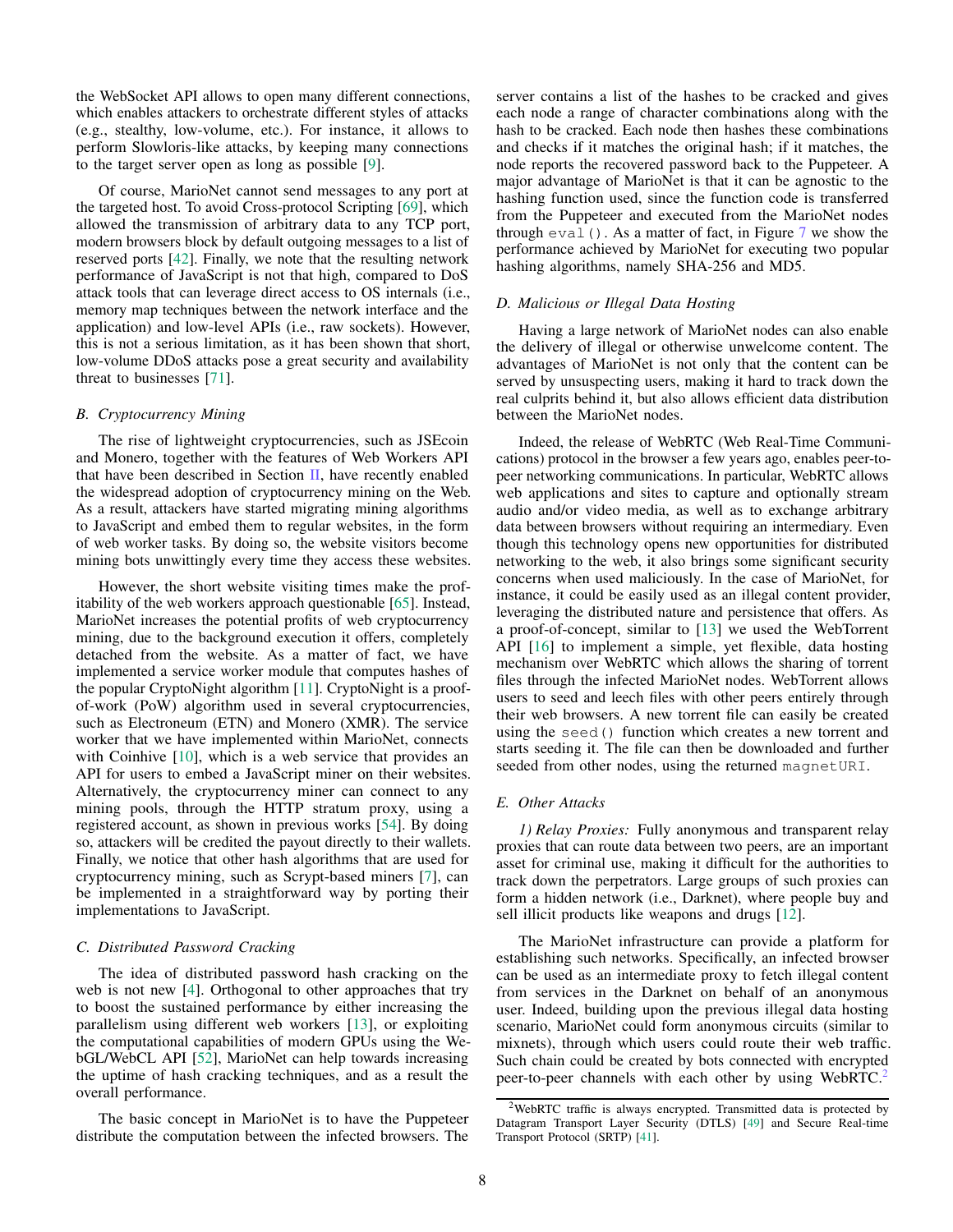There are already such browser-based proxies implemented over WebRTC, like Stanford's Flash Proxies [\[17\]](#page-13-18) and Tor Project's Snowflake [\[26\]](#page-14-30). Apparently, a solid implementation of such a service within a service worker, capable of providing strong anonymity guarantees (e.g., similar or close to Tor), is not a trivial task and requires deeper analysis. Hence, such an exploration is beyond the scope of this paper.

*2) Click Fraud:* Having a large botnet can become profitable in many ways. One such way is to abuse the digital advertising ecosystem, by having bots rather than humans view or click on online advertisements. It is estimated that online advertising fraud will cost advertisers \$19 billion in 2018, which represents 9% of total digital advertising spend [\[31\]](#page-14-31).

MarioNet can be easily used to generate clicks, as well as surf targeted websites for a period of time, stream online videos to increase views, manipulate online polls, and possibly sign up for newsletters. To achieve that, the service worker can obtain periodically a list of online links that is requested to visit, possibly combined with metadata such as visit duration, number of clicks, etc. In addition, due to the rich programming features that JavaScript offers, MarioNet can be easily programmed to follow a human-centric online behavioral model (e.g., similar to the one proposed by Baldi et al. [\[6\]](#page-13-19)) to evade countermeasures that seek to block users with unusual activity (e.g., clicking too many links in a short period of time).

# VI. EVALUATION

#### *A. Prototype Setup*

To assess the feasibility and effectiveness of our approach, and also to check the existence of possible code protection and restriction mechanisms, we build a real world deployment of our MarioNet prototype. Our prototype consists of two servers; the first server is an Apache web server that hosts a simple webpage, and the second one is a command and control server (i.e., Puppeteer), delivering tasks to the Servants. Upon the first website visit, the webpage registers a service worker in the Servant and a sync manager that is responsible to keep the service worker alive in the background. After its registration, the Servant opens a full-duplex connection—using the WebSocket API [\[47\]](#page-14-21)—with the Puppeteer and retrieves a JavaScript code snippet that executes through  $eval()$ . In order to be able to use  $eval()$  from within the service worker, the collaborating web server gives the needed permission through the HTTP Content Security Policy (CSP).

Browser Compatibility: As discussed in Section [IV,](#page-4-1) our approach is based on existing components of HTML5 such as Service Workers and its interface SyncManager. Table [II](#page-8-0) summarizes the browser compatibility of these components, and thus the compatibility of our framework. As we can see, some vendors like Google, started supporting service workers quite early (2016), while others caught up only until recently, i.e., Safari (2018). Still, MarioNet is compatible with the most popular browsers in both desktop and mobiles.

In our experiments we tested MarioNet with four popular desktop browsers, namely Chrome, Firefox, Opera and Safari. However, we chose to exclude Safari from the performance evaluation results, due to its bad performance sustained in all the experiments conducted. Even though the service worker

TABLE II: MarioNet's browser compatibility

<span id="page-8-0"></span>

| Device      | <b>Browser</b>    | SW compatibility    |  |  |  |  |
|-------------|-------------------|---------------------|--|--|--|--|
|             | Chrome            | since v40           |  |  |  |  |
| Desktop     | Firefox           | since v44           |  |  |  |  |
|             | Opera             | since $v26$         |  |  |  |  |
|             | Edge              | since v17           |  |  |  |  |
|             | Safari            | since v11.1         |  |  |  |  |
|             | IE                | NoSupport           |  |  |  |  |
|             | Samsung Internet  | since $v4$          |  |  |  |  |
| Mobile      | Chrome Android    | since v64           |  |  |  |  |
|             | <b>UC</b> Browser | since v11.8         |  |  |  |  |
|             | iOS Safari        | since $v11.3$       |  |  |  |  |
|             | Firefox Android   | since v57           |  |  |  |  |
|             | Android Browser   | Partially since v62 |  |  |  |  |
|             | Opera Mobile      | Partially since v37 |  |  |  |  |
|             | Opera Mini        | NoSupport           |  |  |  |  |
|             | Blackberry        | NoSupport           |  |  |  |  |
|             |                   |                     |  |  |  |  |
| 10000       |                   | Firefox I           |  |  |  |  |
|             | Chrome 1          |                     |  |  |  |  |
|             | Opera             |                     |  |  |  |  |
| 1000<br>9es |                   |                     |  |  |  |  |

<span id="page-8-1"></span>

Fig. 3: Rate of asynchronous outgoing HTTP OPTION requests for different browsers and network connections in the DDoS scenario. An orchestrated DoS attack in MarioNet can achieve rates of up to 1632 reqs/sec per infected device.

functionality is provided by Safari, we experienced several performance glitches. We believe that this behavior is due to the recently adaptation of service workers in Safari (2018). Even for simple workloads, i.e., a simple counting example, the performance achieved by the service worker is extremely slow (i.e.,  $20 - 50 \times$  lower) compared to the performance achieved by the other three browsers.

## *B. Performance Evaluation*

In order to demonstrate the effectiveness of MarioNet, we conduct several experiments with various popular browsers and hardware settings, which allow us to make useful and interesting comparisons. However, it is noted that in this paper we do not aim to provide an optimal implementation in terms of performance, but rather to demonstrate the feasibility of the aforementioned attacks. To that end, the performance of the system can be further improved by using WebAssembly. Furthermore, all the experiments presented in this section were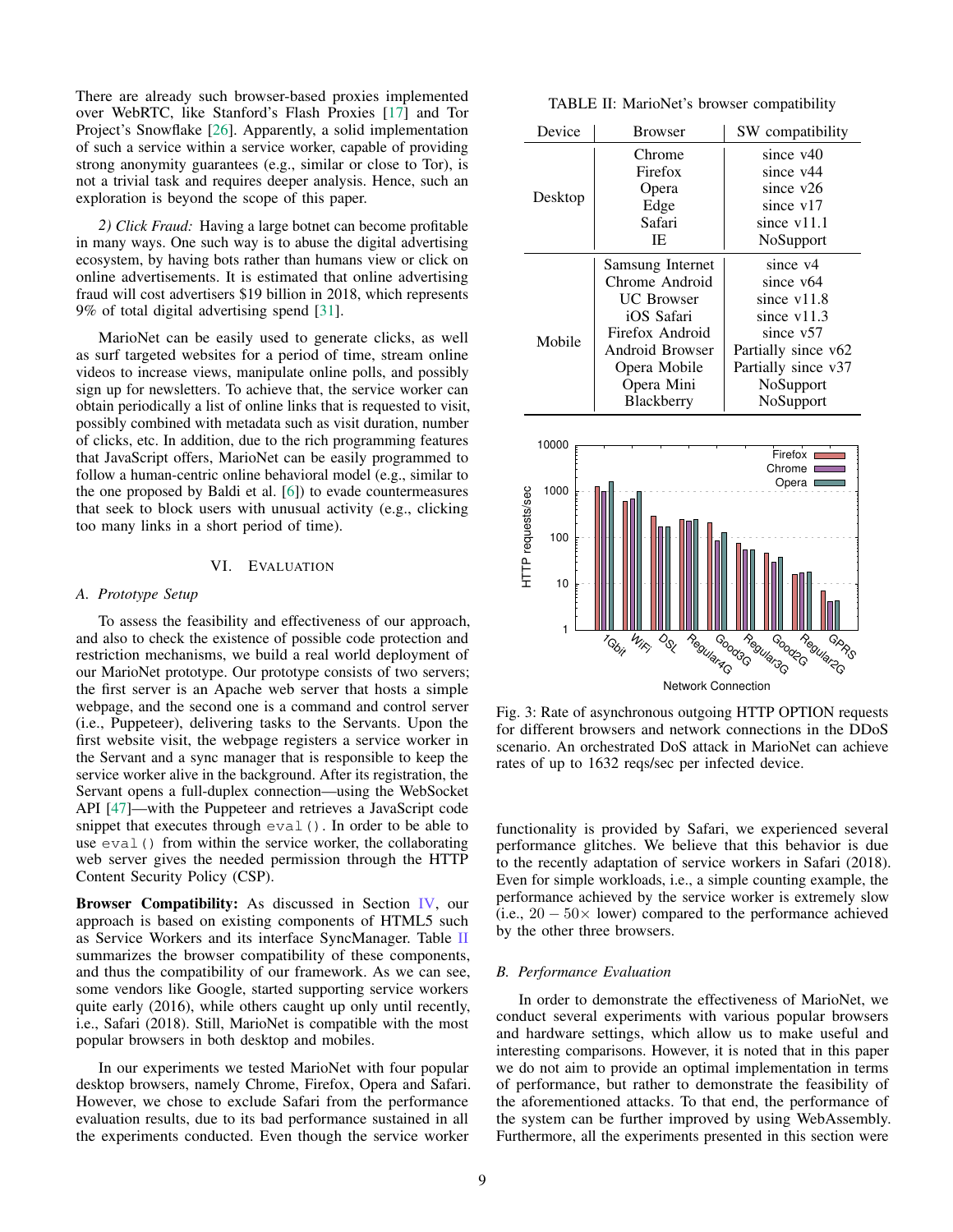<span id="page-9-1"></span>

tation power that MarioNet may obtain. to 78.41% the computation power.





tojacking scenario. As expected, victim's ing scenario. The OS may slow down clock tojacking scenario. Firefox browser can hardware affects significantly the compu- speed of the victim's device, reducing up calculate up to  $1.51\times$  more hashes per

second than Chrome and Opera.

conducted in a controlled environment, without reaching any host outside our local network (see Section [VIII\)](#page-11-0).

*1) Abuse of network resources:* In the first experiment, we measure the rate of HTTP requests that the MarioNet framework can achieve from a single browser. As described in Section [V-A,](#page-6-1) the Puppeteer instructs the Servant to continuously send multiple HTTP requests to a remote server, via XMLHttpRequest.send(). Figure [3](#page-8-1) shows the rate achieved for different browsers and different types of networks. To measure the rate, we ran tcpdump at the targeted server and captured all the incoming HTTP traffic. As can be seen in Figure [3,](#page-8-1) even devices over inferior network connections are capable of contributing a fair share in such a distributed attack (e.g., an average of 214 reqs/sec on Good3G networks). For high network bandwidth, i.e., 1 GbE, Opera tends to achieve higher rates (up to 1632 reqs/sec on average).

*2) Abuse of computation power:* The next experiment explores the computation capacity that the infected browsers can provide. Figure [4](#page-9-1) presents the hashrate achieved when mining Monero coins in Chrome, for different CPU models and various utilization thresholds. As expected, the performance gain is highly affected by the equipped hardware. Specifically, we see that Intel i7-4790 can give 29% more hashes per second than Intel i5-5200U, when fully utilized.

After experimenting with different operating systems, we noticed that the different power mode characteristics they provide can drastically affect the sustained performance of CryptoNight execution. Figure [5](#page-9-1) shows the performance achieved on a Windows 7 desktop computer that is equipped with an Intel i7-4790K, at 4.0GHz, under 3 different power modes (namely High Performance, Balanced and Power Saver). When fully utilized, the Power Saver mode forces the CPU to reduce the voltage and clock speed, which causes a decrease of up to 78.41% compared to the High Performance mode. In addition, in the Balanced mode, when CPU utilization exceeds 50% the operating system allows the CPU to run in full speed in order to cover the increased computation needs, thus verging the hashrate of High Performance mode.

Next, we explore how different infected browsers affect the computation gain of MarioNet. Figure [6](#page-9-1) shows the hash-rate

<span id="page-9-0"></span>

Fig. 7: Cracking speed of different browsers in the distributed password-cracking scenario. MarioNet can brute-force per victim around 500K MD5 hashes per second or around 300K SHA-256 hashes, irrespective of the infected browser.

achieved for different browsers, when using a Intel i7-5557U CPU. We observe that Firefox can calculate up to 34.55% more hashes per second than Chrome and Opera, which are both based on Chromium and the V8 JavaScript engine.

The earnings of an attacker that launches a distributed MarioNet-like Monero mining attack can be estimated with the following equation:  $\textit{Earnings}$  = ((total hashrate  $\times$ block\_reward)/current\_difficulty)  $\times$  time. For this estimation we consider a scenario of an attacker that controls a website that attracts on average 10000 unique visitors per day, that the visitors of the malicious site have mid-range devices, and that the attacker utilizes only a single core of their devices at a utilization level of 60%-70% (i.e., user hashrate of 10 h/s). According to the current difficulty of Monero mining, the attacker will earn around 0.5 monero every 12 hours, which is easily achievable when considering the persistence characteristics of a MarioNet-like attack. It should be noticed though, that this is a very conservative estimation, since we only assume that the attacker infects a relatively small number of users, and that the victims' devices are only slightly utilized.

In our last experiment, we explore the performance sustained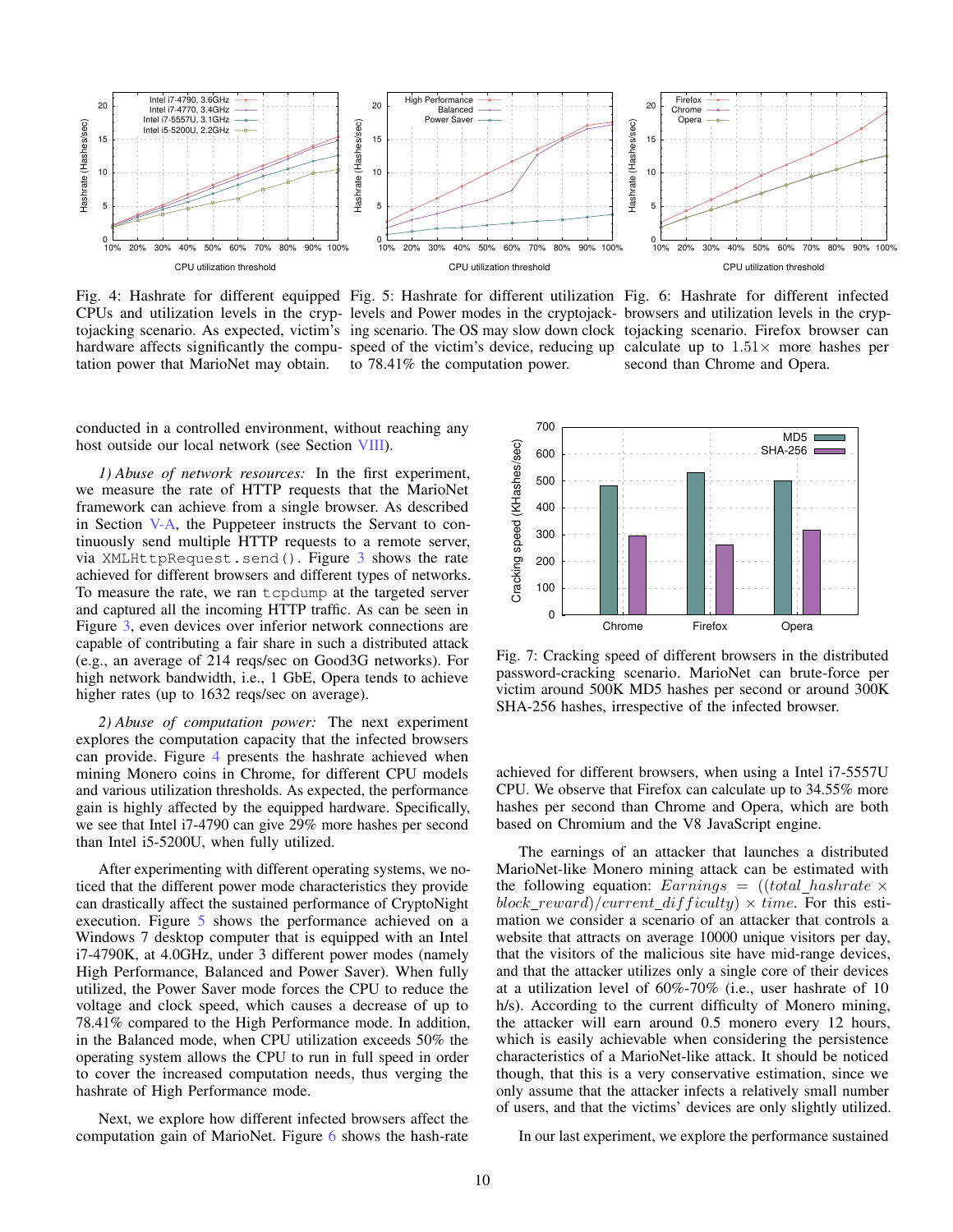for password cracking. Figure [7](#page-9-0) plots the achieved rate for hashing 10-digit alphanumerical passwords on a brute-force manner, for both MD5 and SHA-256 algorithms. As we can see, all browsers achieve similar and comparable performance. This means that a single browser can brute-force around 500K MD5 hashes per second or 300K SHA-256 hashes, irrespective of the infected browser.

*3) Persistent and Evasive abuse:* In order to assess the persistence and evasiveness of our approach, we deliver MarioNet within a webpage destined to perform cryptojacking. Before fetching the webpage in a Chrome browser, (i) we open tcpdump and (ii) we deploy in our browser the following extensions/tools: Tamper Chrome HTTP capturing extension [\[20\]](#page-13-6), Chrome's default DevTools, WebSniffer [\[2\]](#page-13-20), and HTTP Spy [\[1\]](#page-13-21) to explore in the real world, the stealthiness of MarioNet against state-of-the-art monitoring and blocking extensions. After fully rendering the webpage and planting the Servant, we close the associated browser tab. Then, from the Puppeteer, (iii) we push a cryptocurrency mining task to the Servant and let it run for 3 consecutive days. We see that although the Servant regularly communicated with the Puppeteer to obtain PoW tasks, as tcpdump correctly captured, *none* of the employed extensions was able to monitor *any* Servant-related traffic other than the very first GET request of the webpage, right before infection.

Comparison to state-of-the-art web botnets: In order to compare MarioNet with the state-of-the-art web-botnets, we load our password cracking algorithm in a set of web workers as described in related approaches [\[13\]](#page-13-8), [\[54\]](#page-14-16). Given that these webbotnets run only for as long as the victim is surfing the webpage, they need to fully utilize the resources of the infected device in order to scrounge a meaningful gain from this short infection window. As a consequence, they usually occupy concurrently all system cores across the entire period of a website visit, which studies have shown that it is 1 minute on average [\[53\]](#page-14-1).

In Figure [8,](#page-10-0) we plot the total number of SHA-256 hashes brute-forced by the 2 approaches in an infected browser for a period of 12 hours. For MarioNet, we measure two cases: (i) the best case, where the password cracker runs uninterruptedly in the victim's device, and (ii) the worst case, where along with the malicious computations there is heavy utilization from other processes too. In the second case, to simulate this heavy load, we concurrently run a multi-threaded pi digit calculator that fully utilizes all 8 system's cores. As we can see, although web-botnet utilizes greedily 8× more resources, MarioNet due to its persistence, enjoys a higher efficiency after the 18th minute of an open browser, even under extreme heavy concurrent interference. Consequently, while until today, the business model of malicious websites were to deploy a webbotnet and find a way to keep the user on the website (by providing free movie streaming, online games or include popunder windows [\[70\]](#page-14-32)), with MarioNet it takes only a momentary visit to infect the user and take control of their browser.

## VII. DEFENSES

In this section we examine potential defense mechanisms that could detect and mitigate MarioNet type of attacks. The goal is to determine whether it is feasible to detect the general methodology of the attack vectors that are opened through the misuse of the service worker mechanisms, rather than mitigating the specific use cases studied in this paper.

<span id="page-10-0"></span>

Fig. 8: Number of SHA256 hashes brute-forced by MarioNet and previous Web-botnet approaches that utilize Web Workers, in the lapse of time. The persistence of MarioNet makes a single infected browser compute hashes as long as the browser is open and thus be more efficient than opportunistic Web-Botnets.

We present various defense strategies and discuss the corresponding tradeoffs they bring. We categorize the defenses in two classes: (i) those that can be deployed inside a vanilla browser (e.g., via an extension), and (ii) those that can be deployed in the host (through anti-virus tools, IDS/IPS, firewalls, etc.) or by modifying the browser.

#### *A. In-browser Mechanisms*

*1) Restricting or Disabling Service Workers:* Service workers have been introduced to enable rich offline user experience, such as periodic background synchronization and push notifications, embedded content fallback, caching, message relaying across pages, offline fallback, and user-side load balancing. Traditionally, these types of functionality required a native application. However, the window of opportunity for abuse by attackers, makes for a difficult tradeoff between rich user experience and security. In the case of MarioNet, disabling service workers could indeed prevent the persistence and stealthiness of in-browser malicious computation. Towards a similar direction, one could suggest to restrict the liveness of service workers, making it proportionate to the user presence in the website that hosts them (i.e., the service worker is suspended after the user leaves the website) or apply a time cap (i.e., a service worker gets terminated if it keeps running for an unreasonable amount of time). By doing so, the persistence characteristic of our attack will no longer be available. Service workers will still be able to intercept and modify navigation and resource requests, as well as cache resources, using the storage API for example, to allow applications to run even when the network is not available.

However, service workers were designed to provide important functionalities to long-running web applications (e.g., Google Docs, Gmail, Twitter, LinkedIn, Whatsapp web client) even after tab closing [\[50\]](#page-14-33). By forcing restrictions, service workers will not be able to provide the above background processing, thus significantly limiting the capabilities of contemporary web applications, resulting in a severe degradation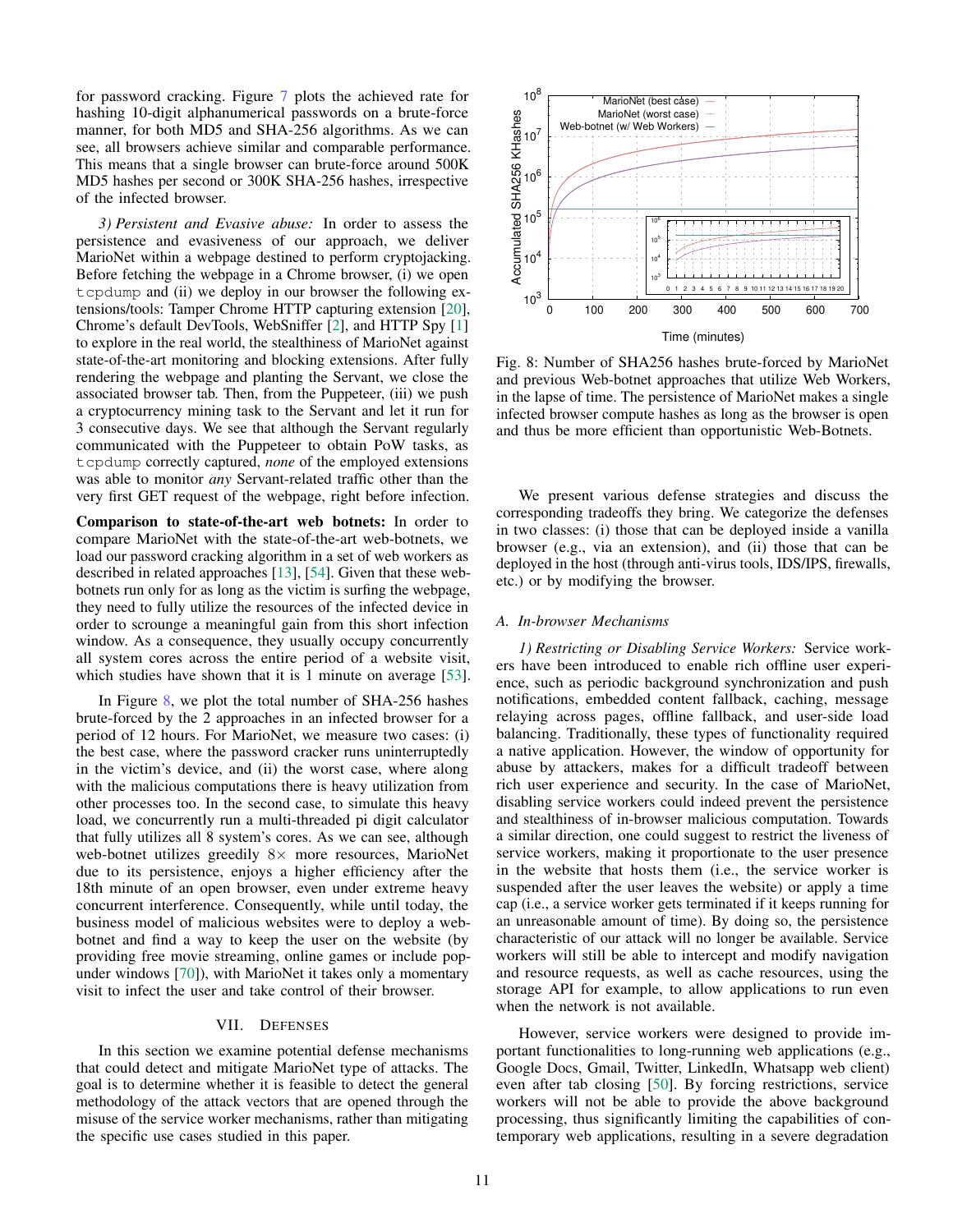of user experience. To mitigate that, a better solution would be to selectively enable service workers only for some "trusted" websites, possibly via a browser extension that prevents the unconditional registration of service workers.

A step towards striking stealthiness is to disable the  $eval()$ family functions. By doing so, the attacker would need to ship the malicious functionalities together with the service worker, which would facilitate the signature-based content filtering browser extensions to detect them easier. Obviously, this would be an arm race between attackers and defenders, given the obfuscation and code scrambling techniques that are in use for similar cases. In addition, service workers can include minimal ISA emulators in order to execute malicious instructions received from the attacker. A more aggressive option would be to limit the functionality offered by service workers, by making only a subset of JavaScript available for use (e.g., allowing only the sending/receiving of data between the website and the server). Clearly, such a data-driven approach would require much more careful consideration and design.

*2) Whitelists/Blacklists:* Another possible defense strategy is to restrict the browser, with fine-grained policies, from fetching and deploying service workers. The simplest approach is the use of whitelists; i.e., service workers will be blocked, unless the domain of origin is whitelisted. These lists can initially include popular sites, which are typically considered more trusted, and enriched by web crawling and analysis platforms, such as [\[61\]](#page-14-34), that perform web-wide analysis to detect malicious websites and JavaScript files.

*3) Click to Activate:* Another mitigation would be to require the user's permission for registration and activation of a service worker—similar to "Click to Play" mechanism [\[51\]](#page-14-35) that disables by default plug-ins, such as Flash, Java, Silverlight and others. By doing so, the service worker functionality will be disabled by default, and users would need to explicitly give permission for the service worker to run. Currently, this user consent is needed only for the Push Notifications [\[44\]](#page-14-19). However, given the variation of attack vectors that can be achieved through a malicious service worker, we believe that explicit permission would raise user suspicion—in the same way it does for location, microphone, etc.—especially when browsing unreliable websites. One may say that these proposed permission-based defenses may be not practical to constitute the perfect mitigation for the presented attack. However, recent developments such as GDPR, mobile or browser permissions model etc., have demonstrated that user consent can be forced.

## *B. Host-based Approaches*

*1) Signature-based Detection:* Traditional tools such as firewalls, anti-virus, and intrusion detection/prevention systems, are always a prominent methodology for the detection of malicious activities. The majority of these tools are typically using signatures to detect suspicious data or code that enters or leaves a user's computer. The creation of such signatures for the case of MarioNet may be trivial for some attack cases. For example, it could be easy to detect MarioNet messages that are exchanged between the service worker that lies in the browser and the back-end server, by monitoring the network traffic. A sophisticated attacker can obviously employ several techniques to raise the bar against signature-based detection

mechanisms. For example, by installing end-to-end encryption with the back-end server can sufficiently hide the content of the messages. Given that a host-based approach can have full control of the client side though, the SSL connection can be intercepted to acquire the decrypted data. Besides, the messages still need to be transferred, which can be a good hint for detection mechanisms that are based on network flow statistics (e.g., number of packets exchanged, packet size). Even though covert channels and steganography may potentially help attackers, there are works that try to detect web-based botnets, by performing anomaly detection on features like communication patterns and payload size [\[30\]](#page-14-36).

*2) Behavioral Analysis and Anomaly Detection:* A more drastic solution would be to develop techniques that try to detect suspicious behavior of JavaScript programs that are embedded in the web site or the service worker. Obviously, this would require more sophisticated analysis than simple fixed string searching and regular expression matching, due to the fact that the obfuscation of the malicious JavaScript code snippets can evade static analysis techniques. Instead, more advanced and complex analyzers should be used, such as the monitoring of the utilized resources or the behavioral analysis of the executed code. Even though this can be quite challenging, several works have been proposed in the past [\[25\]](#page-14-37), [\[62\]](#page-14-38), [\[27\]](#page-14-39). For instance, one of the first anomaly detection approaches is JaSPIn [\[62\]](#page-14-38), which creates a profile of the application usage of JavaScript and enforces it later. IceShield [\[27\]](#page-14-39) uses a linear decision function that differentiates malicious code from normal code based on heuristics for several attack types that apply code obfuscation. Finally, in [\[25\]](#page-14-37) the authors audit the execution of JavaScript code, and compare it to high-level policies, in order to detect malicious code behavior. Although all these approaches are not trivial, they are a prominent step towards protecting against malicious JavaScript programs in general.

## VIII. DISCUSSION

<span id="page-11-0"></span>Ethical considerations. In this paper, we implemented and deployed MarioNet in a strictly controlled environment. During our experimentation with attack scenarios, no user or web server outside this controlled environment were contacted or harmed in any way. As such, we constrained the evaluation of our system to a limited set of nodes, thus avoiding any attempt to measure our system on a larger scale, in the real world.

Attack difficulty. Based on our threat model (Section [III-A\)](#page-3-2) a MarioNet attack can be launched (a) intentionally, by a malicious or "shady" website; (b) unintentionally, by a hijacked or compromised website, or a website that includes a compromised library; and (c) through third-party dynamic content in iframes. Since our attack does not rely solely on a legitimate website or third-party library to be compromised, but it can also be performed by first-party websites that include such content, and also triggered by dynamic content in iframes, according to (a) and (c), it seems that such an attack can be practically launched quite easily (by actors with different incentives or intentions). Essentially, it requires only a contemporary web browser (all popular browsers are vulnerable—see Table [II\)](#page-8-0) and just accessing a webpage that provides such malicious content, either from first or third parties.

Attack impact. Aside from the cases of malicious or shady websites that can straightforwardly launch our attack, and web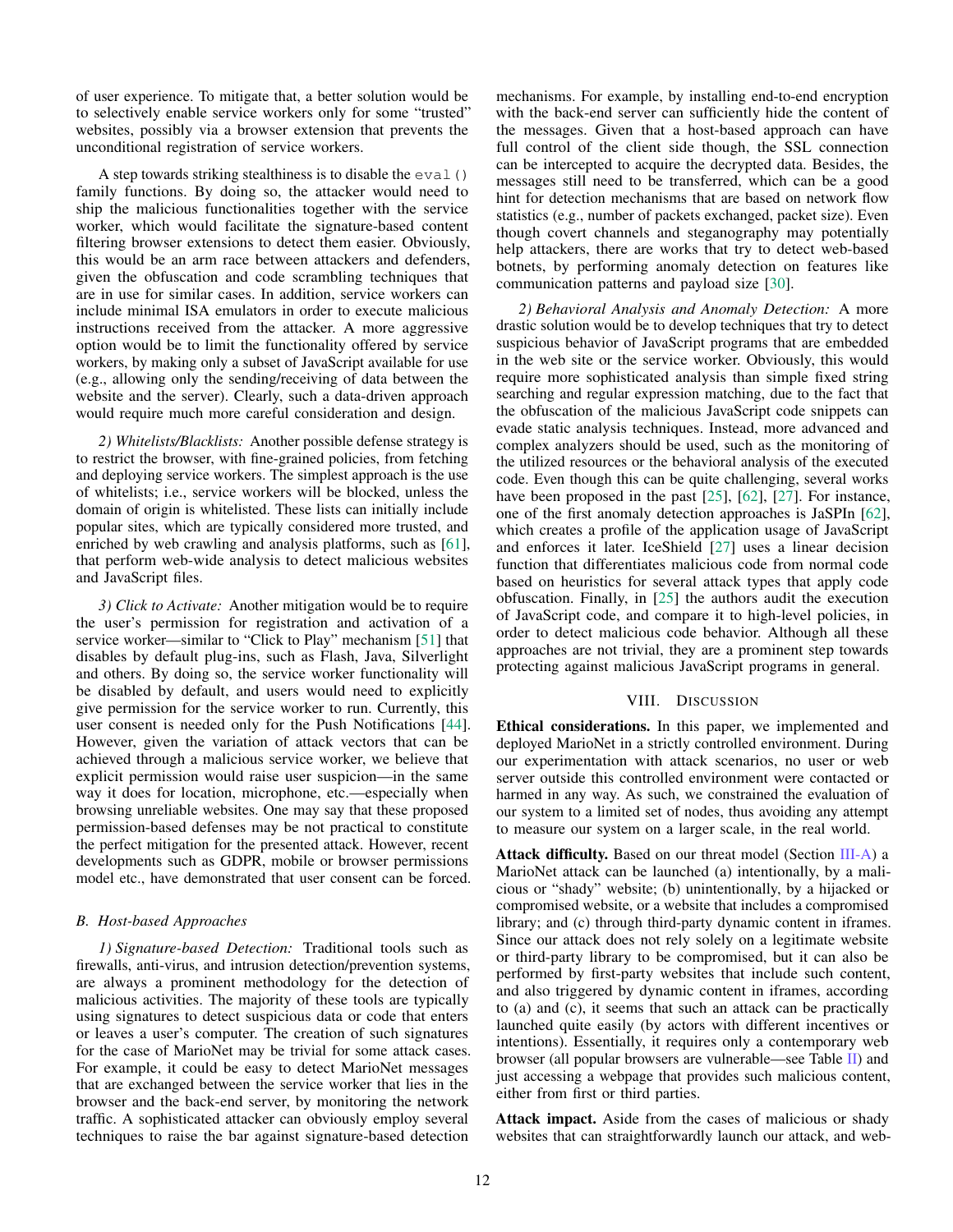sites or third party libraries being compromised, the presented attack can be also launched by loading malicious third-party dynamic content in iframes residing in entirely legitimate websites. For instance, attackers can exploit the ad ecosystem's real-time auctioning mechanism to load their malicious content in iframes [\[57\]](#page-14-10). It has been already demonstrated in previous works [\[13\]](#page-13-8) how programmatic ad delivery can be exploited to distribute malicious content. The ease of launching such an attack, and the ability of attackers to utilize legitimate, and more importantly, popular and trustworthy websites with possibly hundreds of thousands visitors, demonstrate the enormous impact our attack can potentially have. In addition, the stealthiness property of MarioNet, which can evade effectively monitoring extensions by design, and the fact that all major browsers are currently vulnerable to such attacks, as shown in the previous sections, make the number of potential victims even larger, and highlight the need for careful design and adequate protection mechanisms.

Registration of multiple service workers. Service workers are associated with specific scopes during registration and each service worker can only control pages that fall under its scope. If more than one service workers are registered (while the user is navigating throughout a website), then the browser enables only the service worker with the broader scope (typically the service worker registered at the root domain). However, during our experimentation we observed that a publisher can design its website on purpose so that multiple service workers can be registered in non-overlapping scopes (i.e., in file paths at the same level of the URI). As a consequence, this could allow MarioNet to have multiple Servants simultaneously active and utilize them for running its malicious tasks in multiple threads.

Cross-origin service workers. The cross-origin service worker (or foreign-fetch [\[60\]](#page-14-40)) is an experimental feature of Chrome 54, to enable registration of third-party service workers. The motivation behind that, is to enable developers to implement advanced functionality, such as client-side caching of CDNbased third party content. However, this feature broadens the threat model of MarioNet-like approaches, enabling third-parties to misuse the service workers of the domains that include them. Even though this feature was discontinued one year after its announcement [\[68\]](#page-14-41), mostly due to applicability issues, it still shows that such new functionality should be considered carefully in terms of security, before being applied.

Towards this direction, the aim of this work is to increase the awareness of developers and browser vendors about the provided powerful (but also potentially risky) capabilities of modern HTML, and hopefully lead to the deployment of restrictive policies that will adequately secure the user-side environments of future web applications.

# IX. RELATED WORK

Web browsers are a core part of our everyday life, being the door to the gigantic world of the web. As a result, they have become a valuable target for attackers, that try to exploit them in many different ways.

For instance, several approaches try to abuse the rich features of modern web applications, in order to form webbased botnets, the existence of which has seen a significant

rise recently [\[33\]](#page-14-42). Provos et al. [\[61\]](#page-14-34) present the threat of webbased malware infections, in which the infected browsers pull commands from a server controlled by the attacker. Contrary to traditional botnet-like attacks, web-based malware does not spread via remote exploitation but rather via web-based infection. In [\[4\]](#page-13-1), the authors craft malicious webpages where users get infected upon visit. The attackers can then abuse users' browsers to perform attacks like DDoS, worm propagation, and node reconnaissance. Grossmann and Johansen [\[24\]](#page-14-43) leverage ads to deliver malicious JavaScript to users, forcing browsers to establish connections with a victim server, thus performing a DoS attack. A major limitation of these approaches though, is that the corresponding malicious JavaScript snippets need to be embedded in the main webpage. As a result, long-running operations would block the rendering procedure and execution of the web application, making it practical only for short-lived attacks.

To overcome this limitation, many approaches started recently to use web workers—a feature that was introduced with HTML5. Web workers run as separate threads, and thus being isolated from the page's window. This allows the parallel execution of operations, without affecting the normal rendering of the web application, leading to the rise of more advanced web-based botnets. Kuppan [\[34\]](#page-14-44) demonstrate this ability of using web workers to perform DDoS attacks. Rushanan et al. in [\[63\]](#page-14-45), also use web workers to perform stealthy computations on the user side and launch not only attacks like DoS and resource depletion but also covert channel using CPU and memory throttling. Pellegrino et al. [\[58\]](#page-14-22) also present different techniques to orchestrate web-based DoS attacks, by utilizing web workers among other HTML5 features, and provide an economic analysis and costs of browser-based botnets.

Similarly, Pan et al. [\[54\]](#page-14-16) explore the possibility of using web workers for performing application-layer DDoS attacks, cryptocurrency mining and password cracking. Their results show that although DDoS attacks and password cracking are feasible and with comparable financial cost, cryptocurrency mining is not profitable for the attacker given the limited time a user spends in a website. Dorsey presented an in-browser botnet using web workers as well [\[13\]](#page-13-8). The user browser, after infection, participates in a swarm of bots performing various malicious operations like DDoS attacks, torrent sharing, cryptocurrency mining, and distributed hash cracking. To infect as many users as possible, Dorsey embedded his malware in a malicious advertisement and let the ad network to distribute it to the users browsers. Similar to MarioNet, all the above approaches do not require any software installation on the user side. However, the browser remains under the control of the attacker only for the duration that the user is browsing the malicious website, making it impractical for long-running botnet operations. Instead, MarioNet provides persistence that allows the attacker to perform malicious computations for a period longer than a website visit.

Besides the crypto-mining and crypto-jacking attacks, in which a website unintentionally hosts web-mining code snippets [\[40\]](#page-14-8), [\[36\]](#page-14-9), there are publishers that intentionally use mining to monetize their websites. Eskandari et al. analyze the existing in-browser mining approaches and their profitability [\[15\]](#page-13-22). Similar to web-based botnets, in-browser miners maintain a connection with a remote server to obtain PoW tasks and abuse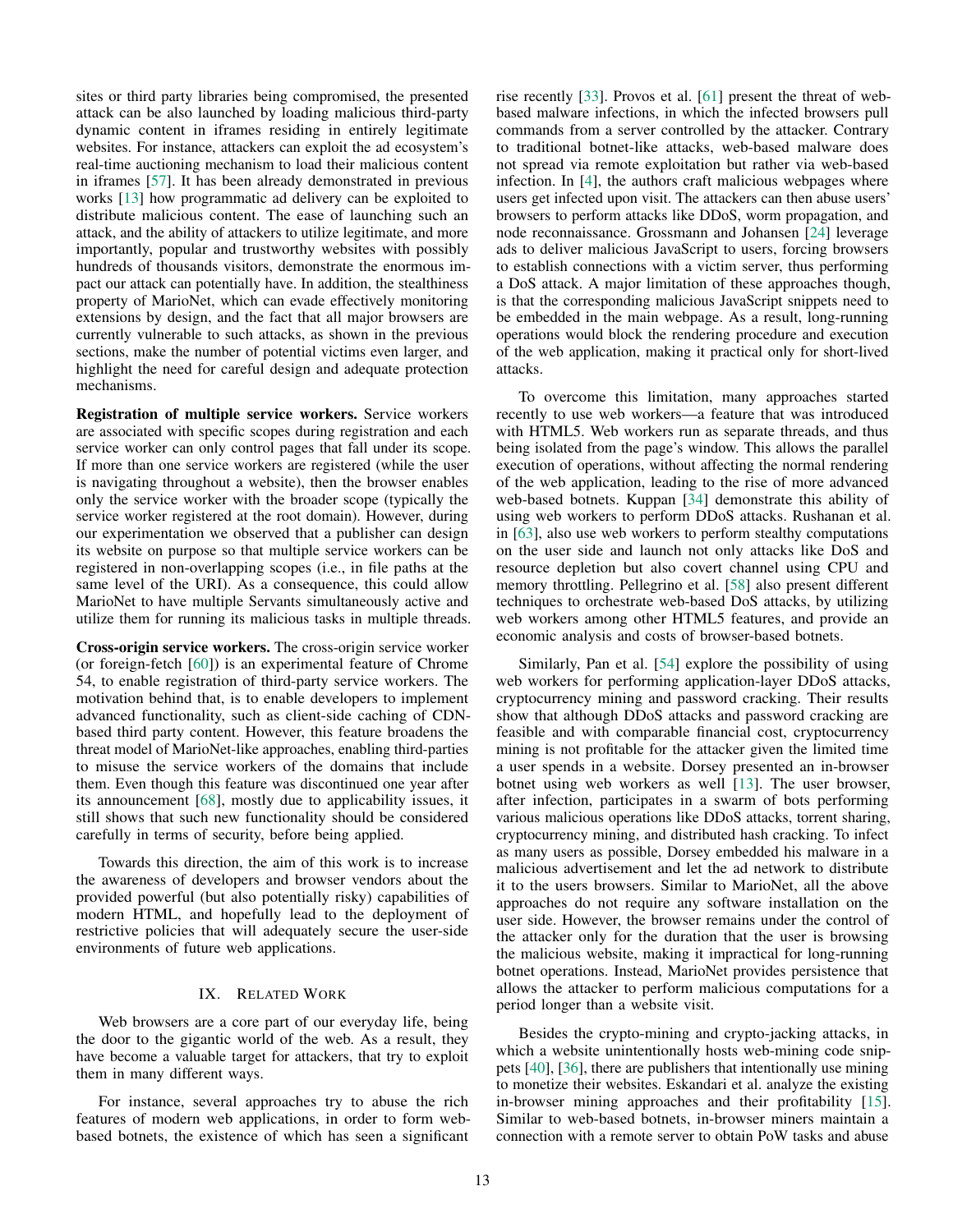web workers to achieve the highest possible CPU utilization on the user side. However, the short website visiting times make the profitability of this approach questionable [\[65\]](#page-14-26), [\[56\]](#page-14-46). MarioNet also uses crypto-jacking as a possible scenario, however instead of web workers we leverage service workers to enable an entity to gain much higher profits due to the provided persistence.

Finally, several attacks are based on malicious browser extensions that a user downloads and deploys in the browser [\[38\]](#page-14-47), [\[59\]](#page-14-48). For instance, Liu et al. propose a botnet framework that exploits the browser extension update mechanism to issue batch commands [\[38\]](#page-14-47). By doing so, they are able to perform DDoS attacks, spam emails and passwords sniffing. Similarly, Perrotta et al. exploit the over-privileged capabilities of browser extensions to check the effectiveness of botnet attacks in contemporary desktop and mobile browsers [\[59\]](#page-14-48). Their results show that different attacks are feasible in different browsers. A major difference of these approaches with MarioNet, is that all the above approaches require the installation of software (i.e., browser extension) on the user side.

# X. CONCLUSION

In this work, we presented MarioNet: a novel multi-attack framework to allow persistent and stealthy bot operation through web browsers. Contrary to traditional botnet-like approaches, our framework does not require any installation of malicious software on the user side. Instead, it leverages the existing technologies and capabilities provided by HTML5 APIs of contemporary browsers.

We demonstrate the effectiveness of this system by designing a large set of attack scenarios where the user's system resources are abused to perform malicious actions including DDoS attacks to remote targets, cryptojacking, malicious/illegal data hosting, and darknet deployment. Two important characteristics of MarioNet, that further highlight the severity of the aforementioned attacks, is that it provides persistence, thus allowing an attacker to continue their malicious computation even after the user navigates away from the malicious website. In addition, MarioNet provides evasiveness, performing all operations in a completely stealthy way, thus bypassing the existing in-browser detection mechanisms.

Essentially, our work demonstrates that the trust model of web, which considers web publishers as trusted and allows them to execute code on the client-side without any restrictions is flawed and needs reconsideration. Furthermore, this work aims to increase the awareness regarding the powerful capabilities that modern browser APIs provide to attackers, and to initiate a serious discussion about implementing restrictions while offering such capabilities that can be easily abused.

# ACKNOWLEDGMENTS

We thank our shepherd, Adam Doupé, and the anonymous reviewers for their valuable feedback. The research leading to these results has received funding from European Union's Marie Sklodowska-Curie grant agreement 690972 (PROTASIS); the Horizon 2020 Research & Innovation Programme under grant agreements 786669 (REACT), 740787 (SMESEC), 700378 (CIPSEC), and 786890 (THREAT-ARREST); and by the National Science Foundation (NSF) under grant CNS-1617902. The paper reflects only the authors' view and the Agency and

the Commission are not responsible for any use that may be made of the information it contains.

# **REFERENCES**

- <span id="page-13-21"></span>[1] "HTTP spy," https://chrome.google.[com/webstore/detail/http-spy/](https://chrome.google.com/webstore/detail/http-spy/agnoocojkneiphkobpcfoaenhpjnmifb) [agnoocojkneiphkobpcfoaenhpjnmifb.](https://chrome.google.com/webstore/detail/http-spy/agnoocojkneiphkobpcfoaenhpjnmifb)
- <span id="page-13-20"></span>[2] 5ms.ru, "Web Sniffer," https://chrome.google.[com/webstore/detail/web](https://chrome.google.com/webstore/detail/web-sniffer/ndfgffclcpdbgghfgkmooklaendohaef)[sniffer/ndfgffclcpdbgghfgkmooklaendohaef.](https://chrome.google.com/webstore/detail/web-sniffer/ndfgffclcpdbgghfgkmooklaendohaef)
- <span id="page-13-11"></span>[3] Accengage, "Push notification benchmark press release 2017," [https:](https://www.accengage.com/press-release-accengage-releases-the-push-notification-benchmark-2017-including-for-the-first-time-web-push-facebook-messenger-metrics-in-addition-to-stats-for-mobile-apps/) //www.accengage.[com/press-release-accengage-releases-the-push](https://www.accengage.com/press-release-accengage-releases-the-push-notification-benchmark-2017-including-for-the-first-time-web-push-facebook-messenger-metrics-in-addition-to-stats-for-mobile-apps/)[notification-benchmark-2017-including-for-the-first-time-web-push](https://www.accengage.com/press-release-accengage-releases-the-push-notification-benchmark-2017-including-for-the-first-time-web-push-facebook-messenger-metrics-in-addition-to-stats-for-mobile-apps/)[facebook-messenger-metrics-in-addition-to-stats-for-mobile-apps/,](https://www.accengage.com/press-release-accengage-releases-the-push-notification-benchmark-2017-including-for-the-first-time-web-push-facebook-messenger-metrics-in-addition-to-stats-for-mobile-apps/) 2017.
- <span id="page-13-1"></span>[4] S. Antonatos, P. Akritidis, V. T. Lam, and K. G. Anagnostakis, "Puppetnets: Misusing web browsers as a distributed attack infrastructure," *ACM Trans. Inf. Syst. Secur.*, vol. 12, no. 2, pp. 12:1–12:38, Dec. 2008.
- <span id="page-13-7"></span>[5] M. Athanasakis, E. Athanasopoulos, M. Polychronakis, G. Portokalidis, and S. Ioannidis, "The devil is in the constants: Bypassing defenses in browser JIT engines." in *Proceedings of Annual Network and Distributed System Security Symposium*, ser. NDSS'15, 2015.
- <span id="page-13-19"></span>[6] P. Baldi, P. Frasconi, and P. Smyth, *Modeling the Internet and the Web: Probabilistic Methods and Algorithms*. Wiley Online Library, 2003, ch. 7. Modeling and Understanding Human Behavior on the Web.
- <span id="page-13-15"></span>[7] D. Bradbury, "Scrypt-based miners and the new cryptocurrency arms race," https://www.coindesk.[com/scrypt-miners-cryptocurrency-arms](https://www.coindesk.com/scrypt-miners-cryptocurrency-arms-race/)[race/,](https://www.coindesk.com/scrypt-miners-cryptocurrency-arms-race/) 2013.
- <span id="page-13-10"></span>[8] C. Cimpanu, "Firefox working on protection against in-browser cryptojacking scripts," https://www.[bleepingcomputer](https://www.bleepingcomputer.com/news/ software/firefox-working-on-protection-against-in-browser-cryptojacking-scripts/).com/ [news/software/firefox-working-on-protection-against-in-browser](https://www.bleepingcomputer.com/news/ software/firefox-working-on-protection-against-in-browser-cryptojacking-scripts/)[cryptojacking-scripts/,](https://www.bleepingcomputer.com/news/ software/firefox-working-on-protection-against-in-browser-cryptojacking-scripts/) 2018.
- <span id="page-13-12"></span>[9] Cloudflare, "Slowloris DDoS Attack," [https://www](https://www.cloudflare.com/learning/ddos/ddos-attack-tools/slowloris/).cloudflare.com/ [learning/ddos/ddos-attack-tools/slowloris/.](https://www.cloudflare.com/learning/ddos/ddos-attack-tools/slowloris/)
- <span id="page-13-14"></span>[10] Coinhive, "A Crypto Miner for your Website," [https://coinhive](https://coinhive.com).com.
- <span id="page-13-13"></span>[11] CryptoNote Technology, "Egalitarian proof of work," [https://](https://cryptonote.org/inside.php#equal-proof-of-work) cryptonote.org/inside.[php#equal-proof-of-work,](https://cryptonote.org/inside.php#equal-proof-of-work) 2015.
- <span id="page-13-17"></span>[12] M. Dittus, J. Wright, and M. Graham, "Platform criminalism: The 'lastmile' geography of the darknet market supply chain," in *Proceedings of the 2018 World Wide Web Conference*, ser. WWW, 2018.
- <span id="page-13-8"></span>[13] B. Dorsey, "Browser as botnet, or the coming war on your web browser," https://medium.[com/@brannondorsey/browser-as-botnet-or](https://medium.com/@brannondorsey/browser-as-botnet-or-the-coming-war-on-your-web-browser-be920c4f718)[the-coming-war-on-your-web-browser-be920c4f718,](https://medium.com/@brannondorsey/browser-as-botnet-or-the-coming-war-on-your-web-browser-be920c4f718) 2018.
- <span id="page-13-5"></span>[14] S. Englehardt and A. Narayanan, "Online tracking: A 1-million-site measurement and analysis," in *Proceedings of the 2016 ACM SIGSAC Conference on Computer and Communications Security*, ser. CCS, 2016.
- <span id="page-13-22"></span>[15] S. Eskandari, A. Leoutsarakos, T. Mursch, and J. Clark, "A first look at browser-based cryptojacking," *CoRR*, vol. abs/1803.02887, 2018.
- <span id="page-13-16"></span>[16] F. Aboukhadijeh and WebTorrent, LLC., "Torrents on the web," [https:](https://webtorrent.io/) [//webtorrent](https://webtorrent.io/).io/, 2017.
- <span id="page-13-18"></span>[17] D. Fifield, N. Hardison, J. Ellithorpe, E. Stark, D. Boneh, R. Dingledine, and P. Porras, "Evading censorship with browser-based proxies," in *International Symposium on Privacy Enhancing Technologies Symposium*, ser. PETS, 2012.
- <span id="page-13-0"></span>[18] D. Goodin, "Cryptojacking craze that drains your cpu now done by 2,500 sites," https://arstechnica.[com/information-technology/2017/11/](https://arstechnica.com/information-technology/2017/11/drive-by-cryptomining-that-drains-cpus-picks-up-steam-with-aid-of-2500-sites/) [drive-by-cryptomining-that-drains-cpus-picks-up-steam-with-aid-of-](https://arstechnica.com/information-technology/2017/11/drive-by-cryptomining-that-drains-cpus-picks-up-steam-with-aid-of-2500-sites/)[2500-sites/,](https://arstechnica.com/information-technology/2017/11/drive-by-cryptomining-that-drains-cpus-picks-up-steam-with-aid-of-2500-sites/) ArsTechnica.
- <span id="page-13-9"></span>[19] Google Developers, "Introduction to service worker," [https:](https://developers.google.com/web/ilt/pwa/introduction-to-service-worker) //developers.google.[com/web/ilt/pwa/introduction-to-service-worker,](https://developers.google.com/web/ilt/pwa/introduction-to-service-worker) 2018.
- <span id="page-13-6"></span>[20] Google Open Source, "Tamper Chrome browser application," https://chrome.google.[com/webstore/detail/tamper-chrome-extension/](https://chrome.google.com/webstore/detail/tamper-chrome-extension/hifhgpdkfodlpnlmlnmhchnkepplebkb) [hifhgpdkfodlpnlmlnmhchnkepplebkb,](https://chrome.google.com/webstore/detail/tamper-chrome-extension/hifhgpdkfodlpnlmlnmhchnkepplebkb) 2017.
- <span id="page-13-3"></span>[21] P. Gregoire, "Public STUN server list," https://gist.github.[com/mondain/](https://gist.github.com/mondain/b0ec1cf5f60ae726202e) [b0ec1cf5f60ae726202e,](https://gist.github.com/mondain/b0ec1cf5f60ae726202e) 2016.
- <span id="page-13-4"></span>[22] G. Grigoreva, "What is a popunder ad & how to use it (explained)," https://www.mobidea.[com/academy/popunder-ad/,](https://www.mobidea.com/academy/popunder-ad/) 2018.
- <span id="page-13-2"></span>[23] I. Grigorik, "Browser APIs and protocols: WebRTC," [https://hpbn](https://hpbn.co/webrtc/).co/ [webrtc/,](https://hpbn.co/webrtc/) 2013.